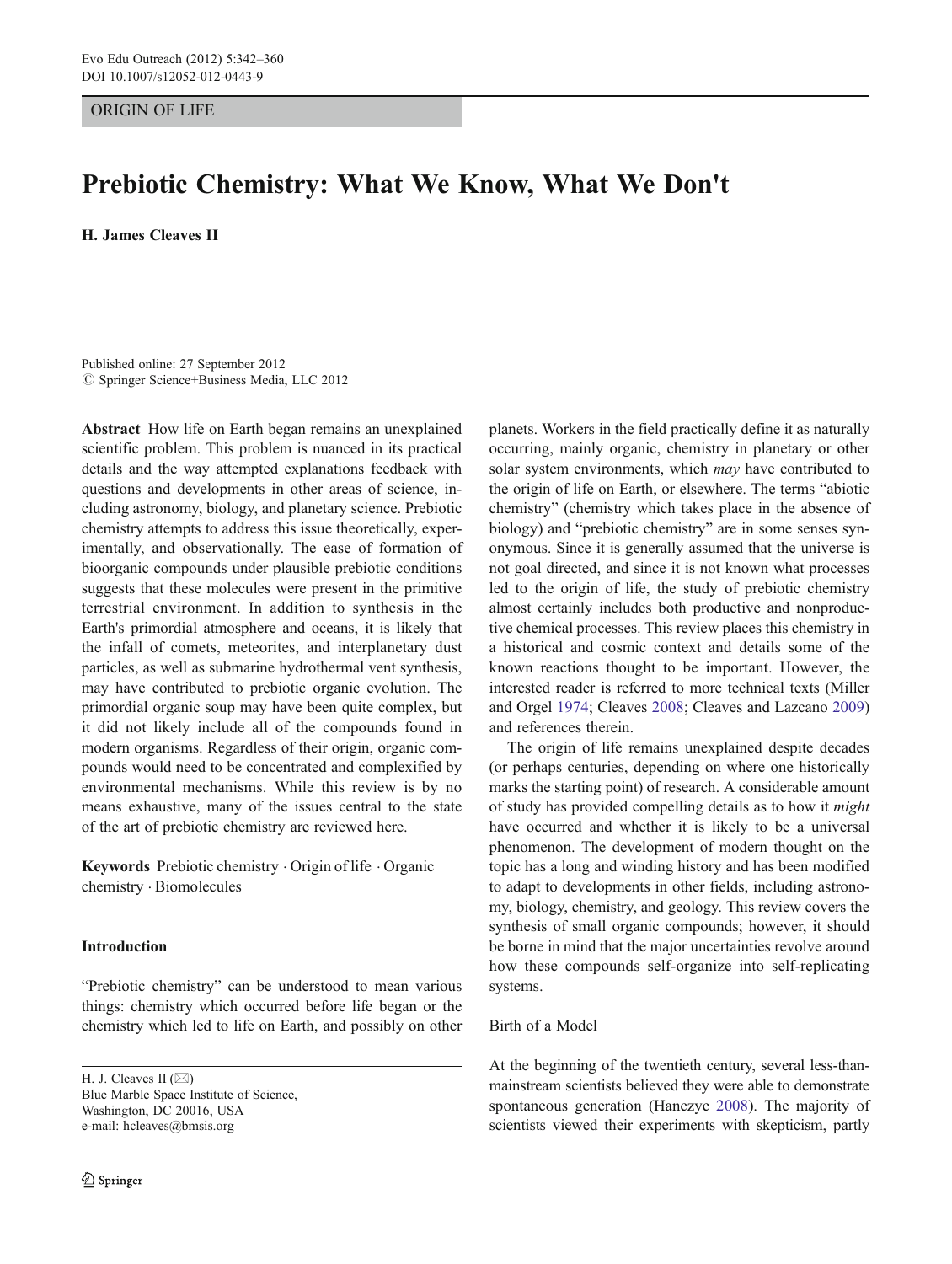due to Pasteur's masterful negative demonstration in the nineteenth century (Fry [2000\)](#page-15-0). This left a paradox: life appeared to have a common ancestor, yet the origin of life could not be reproduced experimentally. Various explanations for this paradox were presented; for example Svante Arrhenius proposed that, while it was then known that the Earth was not infinitely old, the universe might be, and it was thus possible that, like the universe, life was infinitely old. The spores of some type of bacterium-like seed organism might constantly inoculate new planets with life, which was then able to evolve into the higher forms observed today (Fry [2000](#page-15-0)).

An alternative and more experimentally addressable proposal was put forth almost simultaneously by Oparin [\(1924\)](#page-17-0) and Haldane [\(1929\)](#page-16-0), suggesting that the early Earth may have been markedly different, providing chemical conditions facilitating spontaneous generation. Especially important were Oparin's suggestions that organic compounds, presumably required for the origin of the first organisms, could have been delivered to the Earth on meteorites or that they may have been generated in the early atmosphere, had it been reducing.

In the 1950s, Nobel prize-winning American chemist Harold Urey proposed that the early atmosphere would have been largely reducing, based on the preponderance of hydrogen in the solar system (Urey [1952](#page-18-0)). Chemists use the terms "oxidizing" and "reducing" to describe the elements that carbon typically bonds with in an atmosphere. Carbon can form four bonds with other atoms: an oxidizing atmosphere, carbon is bound via two double bonds with O to give  $CO<sub>2</sub>$  (an oxidized form of carbon) or, in a reducing atmosphere, with four H atoms to give CH4 (a reduced form of carbon). The import of this is that it is considerably easier to make organic compounds abiotically from reduced gases than from oxidized ones (see below).

A young graduate student, Stanley Miller, after attending a lecture by Urey on his ideas, suggested to Urey trying an experiment to test this model as a thesis project. The experiment itself was simple: a flask filled with reduced gases and heated circulating water (simulating the Earth's hydrologic cycle) was subjected to an electrical discharge, simulating lightning (Fig. 1).

Chemical analysis of the resulting products revealed a surprisingly efficient synthesis of a number of amino acids found in biochemistry, including glycine, and racemic alanine and aspartic acid (Miller [1953](#page-16-0)). While there had been earlier laboratory demonstrations of organic synthesis using electric discharges (see, for example, Löb [1913](#page-16-0)), this experiment is generally considered the first conducted in the context of trying to understand the origin of life. It is thus widely deemed to have opened the modern experimental period of research into the mechanism of the origin of life and to have been the first intentional example of "prebiotic chemistry."

Coincidentally, Watson and Crick published their structure for the DNA double helix within a week of the publication of Miller's results (Watson and Crick [1953\)](#page-18-0). Until that time, it had been widely debated whether proteins or nucleic acids were the carriers of genetic inheritance (though the evidence was strongly in favor of the latter): the structure of DNA left little doubt. This close historical juxtaposition of discoveries reveals a common motif in prebiotic chemistry and in originsof-life models in general: discoveries in other fields frequently drive advances in origin of life models.

All modern organisms are composed of cells, a fact recognized since the 1800s. However, the understanding of the molecular-scale functioning of cells has undergone remarkable development, allowing more precise questions to be posed regarding the origin of the first living cell.

Modern cells share a variety of common biochemical characteristics which are believed to be evidence of a common ancestry: all are bounded by lipid membranes, all contain DNA, all contain ribosomes, and all use a very similar genetic code to produce the protein enzymes that carry out cellular metabolism.

Fig. 1 The Miller–Urey apparatus. The 500-liter flask contained heated water, evaporating upward and coming into contact with the gases contained in the five-liter flask. The molecules created by contact with the electric discharge were returned to the 500-cubic centimeter flask by the condenser. Reproduced from Lazcano and Bada [\(2003](#page-16-0))



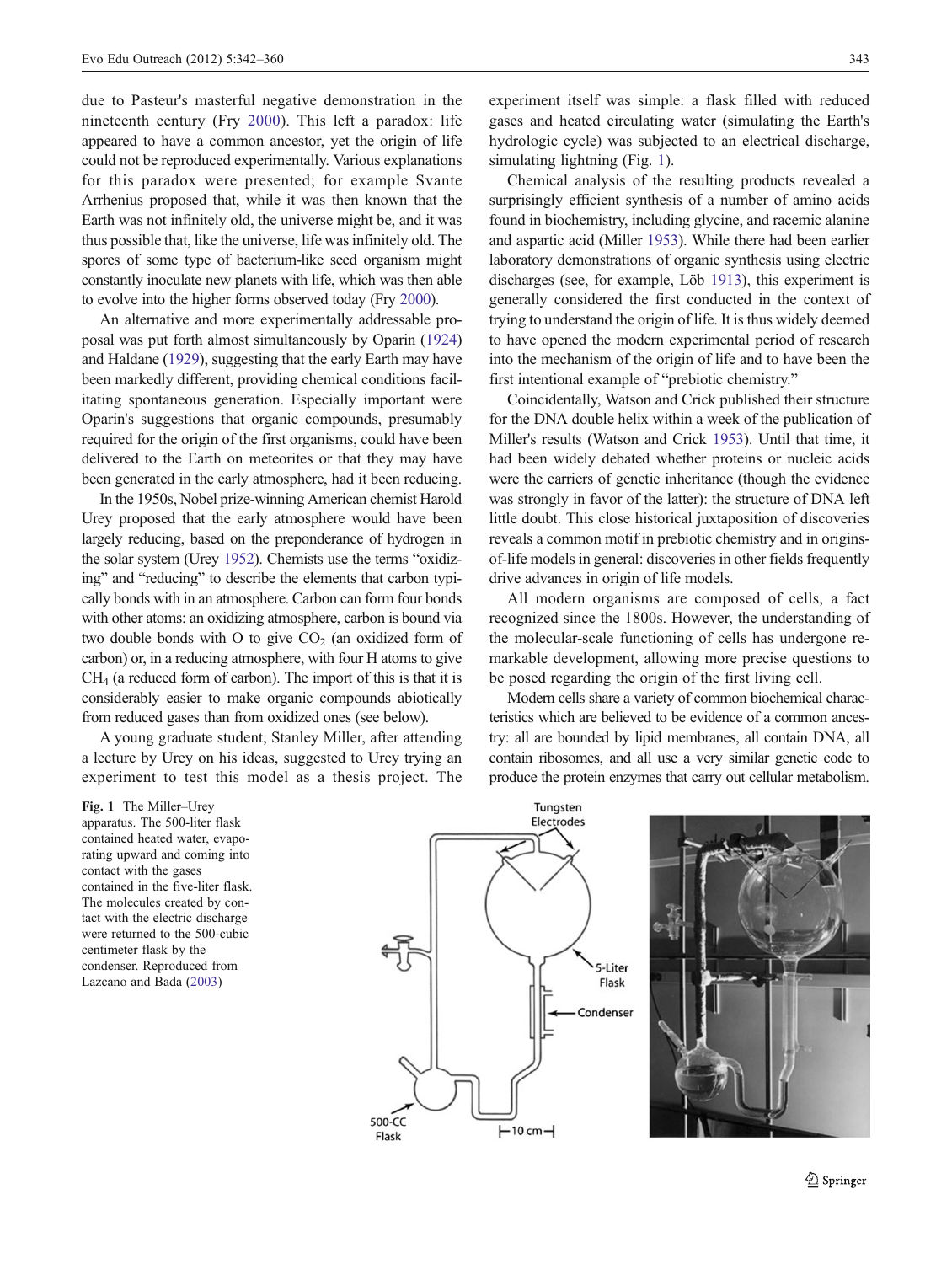

Fig. 2 The central dogma of information flow in biology. The circular arrow leading back to DNA represents the fact that DNA is a template for its own replication, a process which is mediated by protein and RNA

The general flow of information in cells is known as the "central dogma" of biology (Fig. 2), which holds that DNA encodes various RNA molecules, which in turn are used to make coded proteins. These RNA molecules include ribosomal RNA (rRNA), which folds into ribosomes (that also contain numerous structurally important peptides) - the proteinmanufacturing machines of the cell, transfer RNA (small folded RNA adapter molecules that ensure the precise amino acid coded by a DNA strand gets incorporated into the proper location in a protein) and messenger RNA (into which coded genetically encoded messages of DNA are transcribed before being translated into proteins). DNA is itself copied using various protein enzymes and small RNA primers.

The fact that proteins are needed to make DNA and DNA is needed to make proteins leads to a "chicken or egg paradox": which logically would have had to arise first? The central role of RNA in this process led some to speculate that it could be the solution to the paradox (Crick [1968](#page-15-0); Orgel [1968;](#page-17-0) Woese [1968](#page-18-0)), and this led to the notion of an "RNA World" (Gesteland and Atkins [1993\)](#page-15-0), a putative period in which RNA functioned as both catalyst and genetic molecule. Some scientists interpret the RNA World to mean that life began with a self-replicating RNA molecule, while others interpret it to mean that life passed through a period in which RNA was merely extremely important in biochemistry. The perceived simplicity of the first interpretation has driven considerable research into the prebiotic synthesis of RNA.

As recently as the 1990s, the living world was divided into five kingdoms, the animals, plants, fungi, protists, and bacteria (Whittaker [1969\)](#page-18-0). Comparison of rRNA sequences (which presumably are resistant to evolutionary drift) has revised this classification scheme into three domains, phylogenetically organizable into an evolutionary tree of life (Fig. [3\)](#page-3-0): the Eukarya (comprising the eukaryotes), the Bacteria, and the Archaebacteria (Woese et al. [1990\)](#page-18-0). This last group has a number of unique characteristics, including specialized forms of metabolism and membrane lipids.

Some analyses of this tree suggest hyperthermophilic archaebacteria are the oldest organisms on Earth (Wang et al. [2007](#page-18-0)), which has been used to argue that the types of environments these organisms inhabit presently were the earliest environments for life and thus likely sites of the origin of life. This idea remains controversial (Arrhenius et al. [1999;](#page-15-0) Gupta [2000\)](#page-16-0). The reconstructed tree suggests that the Last Universal Common Ancestor (LUCA) of all modern biology was a single-celled prokaryote, albeit one with an already sophisticated and very modern biochemistry, suggesting a prior protracted period of biochemical evolution.

To address the question of the origin of LUCA, it is necessary to examine models for how the Earth formed, what geochemical environments may have been available on the early Earth, and what types of organics could have been produced in each.

#### History of the Earth and Solar System

The Earth is believed to be ∼4.5 billion years old, only 10–15 million years younger than the solar system itself (Dalrymple [1994\)](#page-15-0). The accepted model for the origin of the solar system is the nebular hypothesis (Montmerle et al. [2006\)](#page-17-0), which holds that the solar system condensed into a disk from a presolar nebula, a cloud of gas and dust composed of remnants of a previous supernova. Due to inelastic collisions during gravitational accretion of small particles, larger bodies formed, gradually coming to occupy orbits at varying distances from the nascent central star, our Sun.

These bodies were dramatically altered in composition when the Sun accreted enough mass to trigger the ignition of thermonuclear fusion in its interior, releasing vast amounts of energetic electromagnetic radiation. Lower boiling point compounds in the surrounding disk were driven outward from the Sun, as in a distillation, each condensing beyond its relative condensation point. Thus, volatile components such as methane, water, and  $N_2$  coalesced into outer solar system bodies such as the gas and ice giant planets (Saturn, Jupiter, Neptune, and Uranus) and the Oort cloud and Kuiper belt comets, while higher boiling-point compounds such as metal oxides and silicates, which make up the bulk of the inner rocky planets, condensed nearer in.

The smaller resultant bodies, comets, meteors, and interstellar dust particles (IDPs) continue to impact the planets presently, and it is likely that this flux was higher around the time that life formed on Earth. The presence of extraterrestrial organic molecules in meteorites, comets, and IDPs is firmly established and has led to proposals that these were sources of organic compounds possibly necessary for the origin of life (Oró [1961;](#page-17-0) Anders [1989](#page-14-0); Chyba et al. [1990;](#page-15-0) Chyba and Sagan [1992](#page-15-0)).

The flux of extraterrestrial organics to the early Earth has been estimated based on the lunar cratering record (Chyba and Sagan [1992](#page-15-0)). These may have contributed significantly to the primitive Earth's prebiotic organic inventory, even if the early Earth's atmosphere were oxidizing or neutral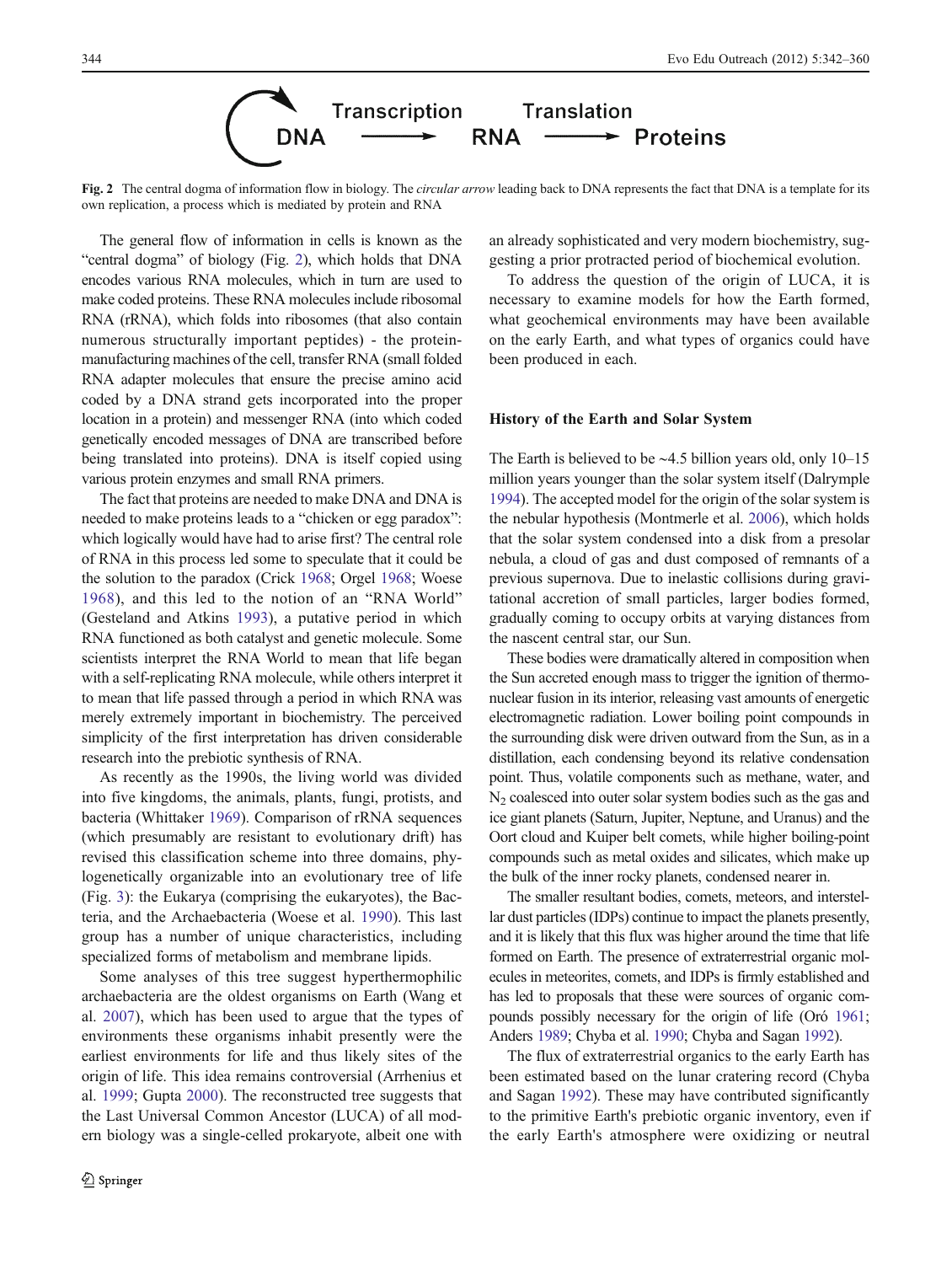<span id="page-3-0"></span>Fig. 3 The reconstructed Tree of Life based on ribosomal RNA sequences. Figure reproduced from Pace [\(1997](#page-17-0))



(Chyba and Sagan [1992](#page-15-0); Thomas et al. [1996\)](#page-17-0). Their components resemble the products of atmospheric synthesis under reducing conditions (Wolman et al. [1972](#page-18-0)); thus, their compositions are worth examining.

## Comets

Comets are mixtures of dust and ice accreted early in the history of the solar system (Festou et al. [2004](#page-15-0)). In addition to water ice and various inorganic components, the volatile organic components of several comets have been measured spectroscopically (Ehrenfreund and Charnley [2000](#page-15-0)). Highly reactive organic compounds such as hydrogen cyanide (HCN) and formaldehyde (HCHO), among others, though variable from comet to comet, are often observed in high abundance (Table 1).

Measurement of the hydrogen isotope ratios of cometary water suggests that some of the Earth's oceans may be derived from comets (Chyba [1990](#page-15-0); Meier et al. [1998\)](#page-16-0). If this is true, comets could also have delivered organics,

though the survival of these would depend on the nature of the delivery process (Oró [1961;](#page-17-0) Oró et al. [1980](#page-17-0)). Assuming that cometary nuclei have a one-gram per cubic centimeter density, a one-kilometer-diameter comet would

| <b>Table 1</b> The abundance<br>of small molecules rela-             | Compound            | Abundance |
|----------------------------------------------------------------------|---------------------|-----------|
| tive to water in comet<br>Hale-Bopp as measured<br>spectroscopically | $H_2O$              | 100       |
|                                                                      | CO                  | 23        |
|                                                                      | CO <sub>2</sub>     | 6         |
|                                                                      | CH <sub>3</sub> OH  | 2.4       |
|                                                                      | H <sub>2</sub> CO   | 1.1       |
|                                                                      | NH <sub>3</sub>     | 0.7       |
|                                                                      | CH <sub>4</sub>     | 0.6       |
|                                                                      | <b>HCN</b>          | 0.25      |
| Adapted from                                                         | HCONH <sub>2</sub>  | 0.02      |
| Bockelée-Morvan et al.<br>(2000)                                     | CH <sub>3</sub> CHO | 0.02      |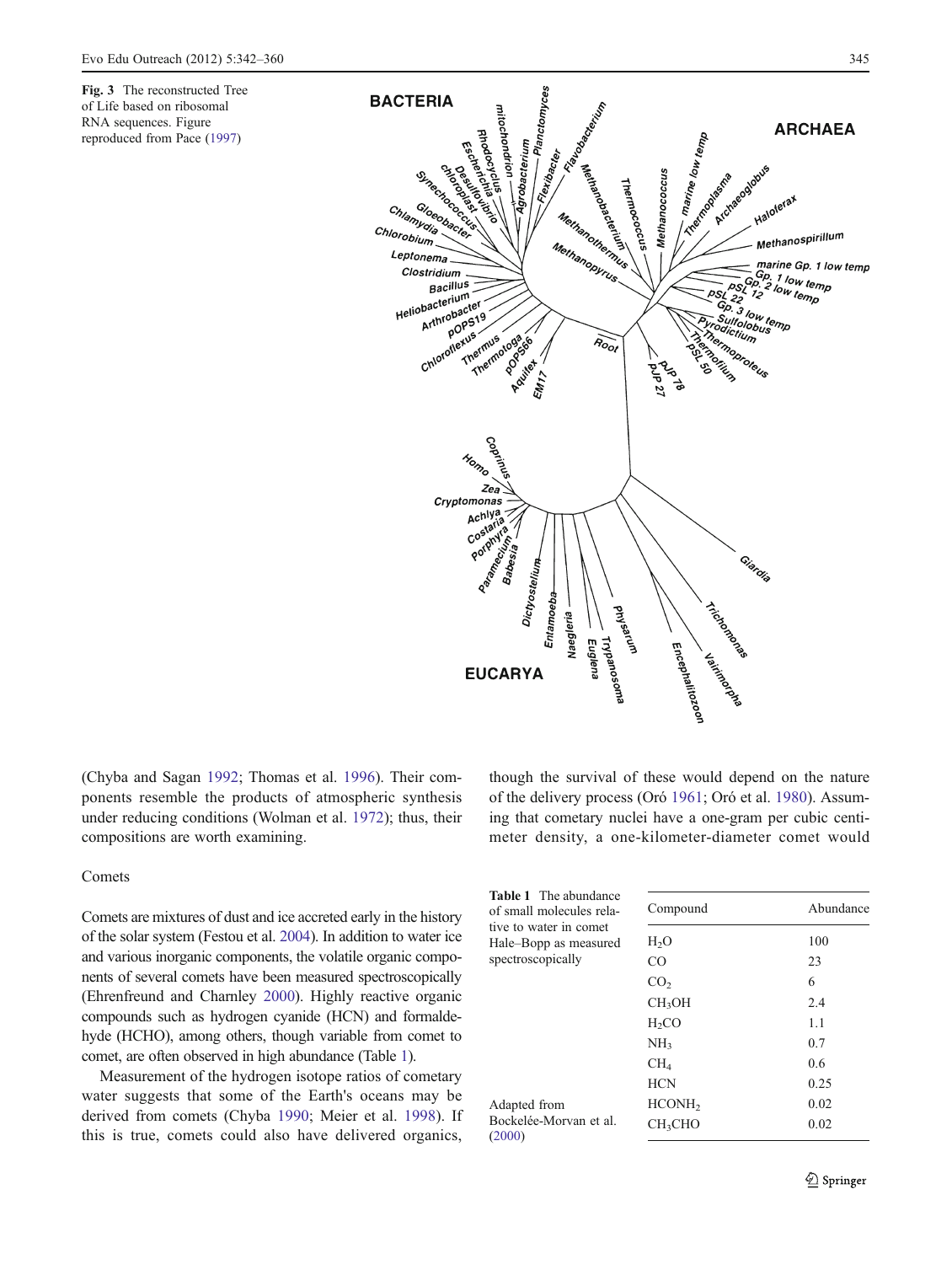<span id="page-4-0"></span>contain  $2 \times 10^{11}$  moles of HCN, or 40 nanomoles per square centimeter of the Earth's surface. This is comparable to the yearly production of HCN in a reducing atmosphere from electric discharges and would be important if the Earth did not have a reducing atmosphere, assuming complete survival of the HCN on impact.

While comets are extremely cold, it appears that some aqueous-phase organic reactions have occurred in them, as evidenced by the detection of the simplest amino acid, glycine, in particles returned from comets (Elsila et al. [2009\)](#page-15-0); thus comets could have delivered some more complex compounds as well.

# **Meteorites**

Meteorites represent generally less volatile remnants of the early solar system, i.e., objects which formed closer to the Sun and underwent more significant thermal processing (Lauretta and McSween [2006](#page-16-0)). Their compositions range from metallic to stony. The latter category includes a class with which prebiotic chemists are particularly fascinated, the carbonaceous chondrites (CCs), which contain a significant organic component, usually one to two % by mass (Alexander et al. [2007\)](#page-14-0). Besides a few recovered cometary grains, CCs remain the best-studied bona fide examples of "prebiotic chemistry," represented by several hundred examplars in various curated collections around the world. CC organic material is variable in composition, but typically 70–99% is a complex high molecular weight kerogen-like material, with the remainder being small soluble organic compounds (Pizzarello et al. [2006\)](#page-17-0).

A variety of organic compounds have been identified in CCs, including many found in modern biochemistry (Pizzarello et al. [2006\)](#page-17-0). That these compounds are indigenous to the meteorites, and not terrestrial contamination, is suggested by the facts that they have unusual isotopic ratios and include types of compounds not typically found in biochemistry; and that compounds with stereocenters are found in nearly equal quantities with respect to their optical isomers, with some notable exceptions (Pizzarello and Cronin [2000;](#page-17-0) Glavin and Dworkin [2009\)](#page-16-0). A brief summary of the types and relative abundances of compounds identified to date is shown in Table 2.

## IDPs

The input from IDPs may have been more important than that of comets or meteorites. Their present infall rate is large, and on the primitive Earth, it may have been greater by a factor of 100 to 1,000 (Love and Brownlee [1993\)](#page-16-0). The organic composition of IDPs is poorly understood (Maurette [1998\)](#page-16-0); the only molecules that have been identified to date are polycyclic aromatic hydrocarbons and α-aminoisobutyric acid (Gibson

Table 2 Organic compounds detected in the Murchison carbonaceous chondrite

| Class                     | Concentration<br>(parts per million) | Compounds<br>identified |
|---------------------------|--------------------------------------|-------------------------|
| Aliphatic hydrocarbons    | >35                                  | 140                     |
| Aromatic hydrocarbons     | 22                                   | 87                      |
| Polar hydrocarbons        | < 120                                | 10                      |
| Carboxylic acids          | >300                                 | 48                      |
| Amino acids               | 60                                   | 74                      |
| Hydroxy acids             | 15                                   | 38                      |
| Dicarboxylic acids        | >30                                  | 44                      |
| Dicarboximides            | >50                                  | $\overline{c}$          |
| Pyridine carboxylic acids | >7                                   | 7                       |
| Sulfonic acids            | 67                                   | $\overline{4}$          |
| Phosphonic acids          | 2                                    | $\overline{4}$          |
| N-Heterocycles            | 7                                    | 31                      |
| Amines                    | 13                                   | 20                      |
| Amides                    | Nd                                   | 27                      |
| Polyols                   | 30                                   | 19                      |
| Imino acids               | nd                                   | 10                      |
| Total                     | 778                                  | 565                     |

Adapted from (Pizzarello et al. [2006\)](#page-17-0)

nd not determined

[1992;](#page-15-0) Clemett et al. [1993\)](#page-15-0). Heterogeneous organic polymers loosely termed tholins (also produced by electric discharges, ionizing radiation, and ultraviolet light) could be major components of IDPs. Amino acids are released from tholins on acid hydrolysis (Khare et al. [1986](#page-16-0)); tholins could thus also be a source of organics. On entry to the Earth's atmosphere, IDPs could be heated and their tholins pyrolyzed, creating HCN and other molecules, which could then participate in terrestrial reactions (Mukhin et al. [1989](#page-17-0); Chyba et al. [1990\)](#page-15-0).

Formation of the Earth and the Origins of the Atmosphere and Oceans

As it is widely believed that life requires an aqueous environment, and it is a cornerstone of many ideas regarding the origins of Earth's early organics that the early atmosphere was reducing, it is worth discussing the origin of the Earth's oceans, atmosphere, and crust, as these have a complex interplay which affects their ability to produce organic compounds.

During solar system formation, as asteroids accreted, the heat generated from the radioactive decay of elements (such as  $^{26}$ Al and  $^{40}$ K) was trapped in the interiors of these bodies, which began to warm up. As asteroidal component melted and liquefied, they migrated inward or outward within these bodies depending on their densities. As asteroids accreted into planetesimal-sized objects, the internally trapped heat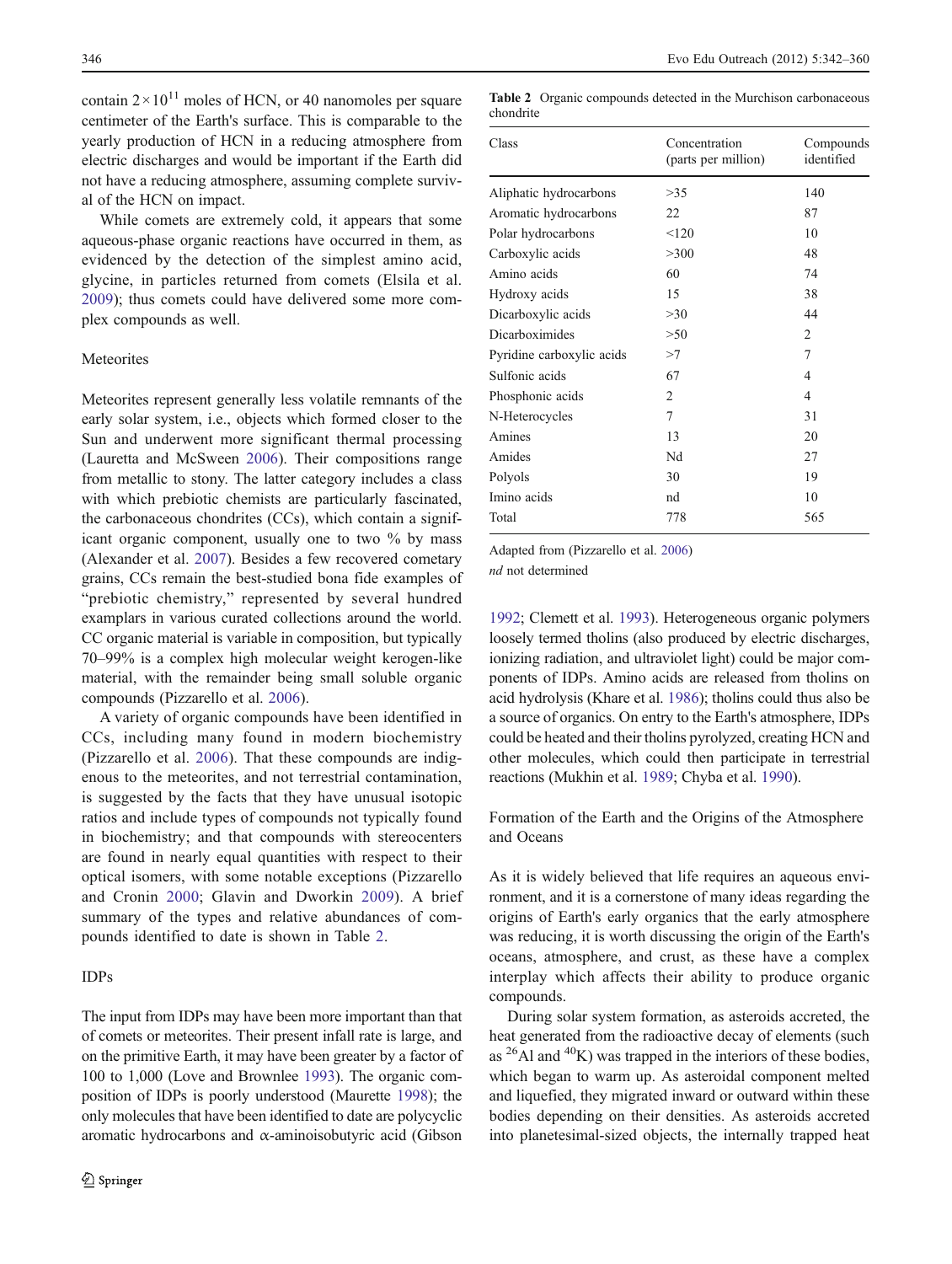became great enough to melt rock and metal, and denser materials migrated inward to form metallic cores, as in the rocky planets.

Since much of this material was reduced iron, the migration of this metal to the Earth's core took with it a great deal of the planet's reducing equivalents. Much of the lighter material, including elements such as C, N, and H, migrated toward the surface, with the oxidation state of these elements determined by the equilibration conditions they were exposed to during migration.

Whether the early atmosphere was ever reducing remains contentious (Tian et al. [2005\)](#page-17-0), but it seems unlikely that it was for very long. An  $N_2/CO_2$ -dominated atmosphere may be the most stable state in the absence of biology.  $O_2$  in the present atmosphere is almost entirely generated from biological photosynthesis. In the absence of biology, the lifetime of  $O<sub>2</sub>$  would be extremely short due to its reaction with elements such as iron in the crust (for example,  $1.5 \text{ O}_2 + 2$  $Fe^{2+} \rightarrow Fe_2O_3$ ). A consequence of the lack of  $O_2$  in the early atmosphere is that there would have also been little UVabsorbing ozone  $(O_3)$ , which would have allowed highly energetic bond-breaking UV radiation to reach the Earth's surface (Cleaves and Miller [1998](#page-15-0)). It is generally believed, in addition, that the early Sun produced a far larger amount of radiation in the UV region (Kasting and Siefert [2002\)](#page-16-0) than at present.

The oxidation state of the early mantle likely governed the distribution of outgassed species. Holland ([1962\)](#page-16-0) proposed, based on the Earth accreting homogenously and cold that the Earth's atmosphere went through two stages: an early reduced stage before differentiation of the mantle and a later neutral/oxidized stage after differentiation. During the first stage, the redox state of the mantle was governed by the Fe $^{\circ}$ /Fe $^{2+}$  redox pair. The atmosphere in this stage would be composed of  $H_2O$ ,  $H_2$ , CO, and  $N_2$ , with approximately  $0.27-2.7 \times 10^{-5}$  atmospheres of H<sub>2</sub>. Once Fe° had segregated into the core, the redox state of magmas would have been controlled by the  $Fe^{2+}/Fe^{3+}$  pair or fayalite–magnetite–quartz buffer.

If the core differentiated rapidly (via rapid sinking of  $Fe<sup>o</sup>$ into the core), the early atmosphere may have resembled the composition of modern volcanic gases (Rubey [1951](#page-17-0)). Rubey estimated that a CH<sub>4</sub>-dominated atmosphere could not have persisted for more than  $10^5 - 10^8$  years due to photolysis. The Urey/Oparin atmosphere  $(CH_4, NH_3, H_2O)$  model is thus based on astrophysical and cosmochemical constraints, while Rubey's model is based on extrapolation of the geological record. Although early theoretical work had an influence on research, modern thinking on the origin and evolution of the solar system, the Earth, and its atmosphere and oceans has not been shaped largely with the origin of life in mind. Rather, current origin-of-life theories are usually modified to fit frequently-changing geochemical models.

Light atmospheric gases such as  $H<sub>2</sub>$  would have been prone to rapid escape to space due to their low escape velocities, while others such as  $NH<sub>3</sub>$  would be rapidly decomposed in the atmosphere by UV photolysis (Ferris and Nicodem [1972](#page-15-0); Kuhn and Atreya [1979\)](#page-16-0). Nevertheless, low levels of these compounds could have been maintained at steady state, and significant amounts of  $NH<sub>3</sub>$  could have dissolved in the oceans if the pH of the early oceans was lower than the pK<sub>a</sub> of NH<sub>3</sub> (∼9.2 at 25 degrees Celsius) (Bada and Miller [1968\)](#page-15-0).

Water outgassed as steam and slowly condensed as the crust cooled, forming the Earth's surface waters. There is some evidence from zircons (weathering-resistant minerals found in crustal rocks) that liquid water was present as early as 4.4 billion years ago (Valley et al. [2002\)](#page-18-0). The temperature and pH of the early oceans remain poorly constrained, with possible ranges between zero and 100 degrees Celsius and a pH range of 5 to 11 (Kempe and Degens [1985;](#page-16-0) Morse and Mackenzie [1998\)](#page-17-0).

If a reducing atmosphere was required for terrestrial prebiotic organic synthesis, the crucial question is the source of H<sub>2</sub>. Miller and Orgel ([1974](#page-16-0)) estimated the pH<sub>2</sub> as 10<sup>-4</sup> to 10−<sup>2</sup> atmospheres, depending on the various sources and sinks.  $H<sub>2</sub>$  could have been supplied to the primitive atmosphere by several sources (Tian et al. [2005\)](#page-17-0), and it is unclear what would have governed this balance.

The oxidation state of the atmosphere is important for the production of HCN, an important reactant in the prebiotic synthesis of purines and amino acids (see below). In CH<sub>4</sub>/N<sub>2</sub> atmospheres, HCN is produced abundantly (Chameides and Walker [1981](#page-15-0); Stribling and Miller [1987](#page-17-0)), but in  $CO<sub>2</sub>/N<sub>2</sub>$  atmospheres, most of the N atoms produced by splitting  $N_2$  recombine with O atoms to form  $NO_x$  species (Chameides and Walker [1981\)](#page-15-0). Reduced gas mixtures are generally more conducive to organic synthesis than oxidizing or neutral gas mixtures. Even mildly reducing gas mixtures produce copious amounts of organic compounds, and it seems likely that energy was the not the limiting factor (Stribling and Miller [1987\)](#page-17-0).

## Evidence for Life on Earth

Evidence for life on Earth was once restricted to animals leaving visible fossils, which extended back as far as the beginning of the Cambrian period (∼550 million years ago). Micropaleontologists began to find evidence for Precambrian life in the 1960s in the form of fossilized bacteria in cherts. Presently, the oldest commonly agreed upon fossil microorganisms (it cannot be ascertained whether these organisms were archaebacteria, bacteria, or perhaps members of another no-longer-existent line of organism) are dated back to approximately 3.45 billion years ago (Schopf [1993](#page-17-0)). There is evidence in some of the oldest known rock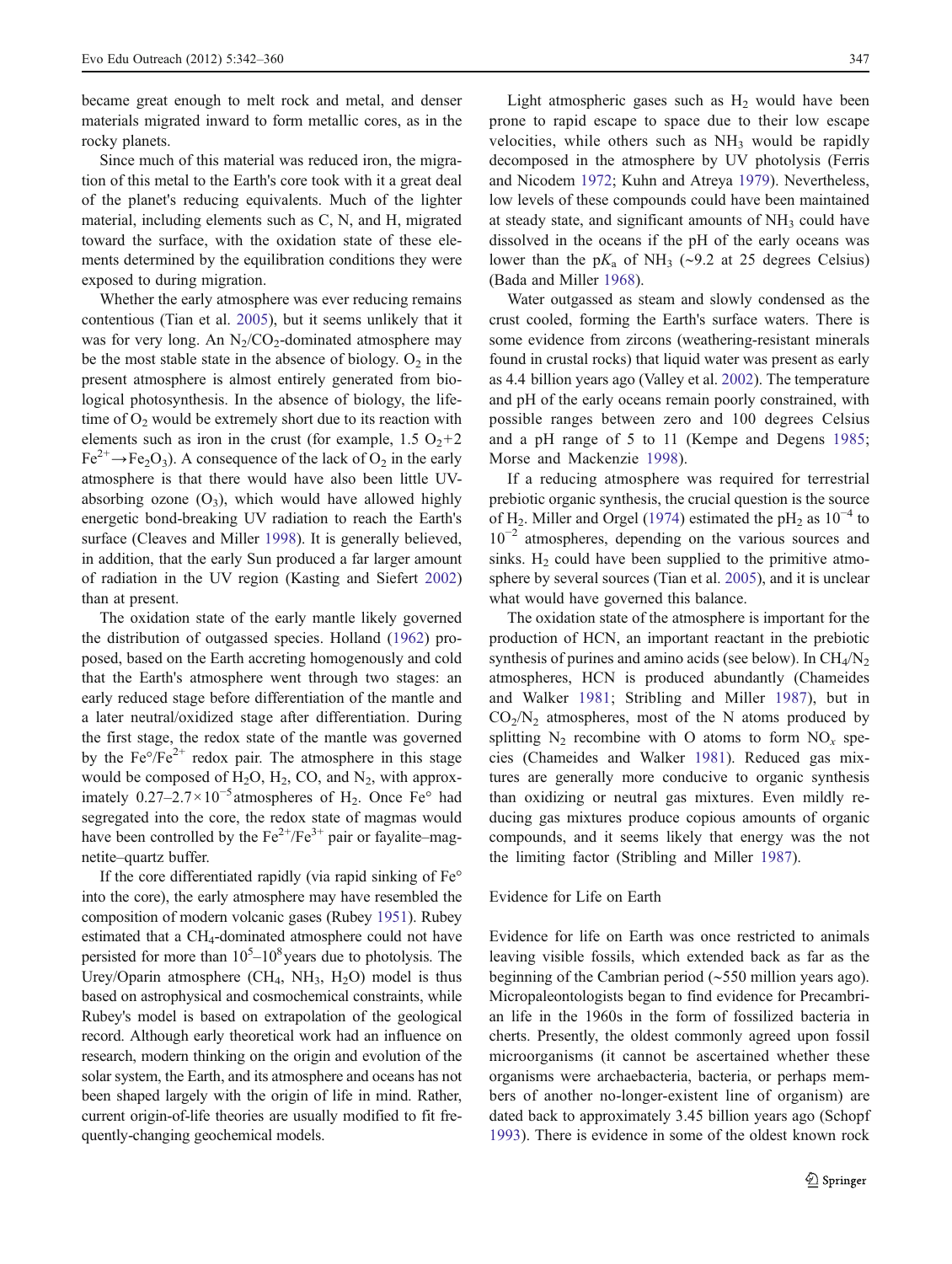strata for isotopically light carbon, possibly formed via biological activity, as far back as 3.85 billion years ago (Mojzsis et al. [1996](#page-17-0)). This notion remains controversial, and there is evidence that nonbiological processes could also produce this signal (Brasier et al. [2002](#page-15-0)).

Rocks returned from the moon suggest that there was a "late heavy bombardment period" in which there was an anomalously high flux of large meteors hitting the Earth ∼3.9 billion years ago (Abramov and Mojzsis [2009](#page-14-0)), which could have been planet-sterilizing. Thus, using the most conservative evidence for life on Earth and the most generous evidence for liquid water, there is about a one-giga year period of time for life to originate. Using the most controversial evidence for biologically fixed carbon and accepting the late heavy bombardment period as having been planet-sterilizing, there is a mere 50 million years available for the origin of life. Unfortunately, we cannot presently say whether the origin of life requires a week, a month, or a year, much less 50 million or a billion years, highlighting our ignorance of some of the key step in this process (Lazcano and Miller [1994\)](#page-16-0).

# Top–Down and Bottom–Up Approaches

Prebiotic chemistry attempts to not only produce organic compounds which could have been used to assemble the first living organisms, but also to explain the self-assembly of the first living organisms. For many researchers, the goal of prebiotic chemistry is the synthesis of a simple living system with some of the common attributes of modern cells, i.e., a lipid membrane, RNA and/or DNA, and small protein-like peptides. For the ∼60 years since Miller's pioneering experiment, the synthesis of the components of modern cells has been the somewhat less ambitious goal. While the list of compounds which can be synthesized in the lab is impressive, not all modern cell constituents have been proven to be synthesizable under plausible prebiotic conditions, nor have all of them been found in meteorites. One possible explanation for this discrepancy is that some modern components are products of evolved biochemistry and were not added to the biochemical inventory until well after organisms had developed a considerable degree of complexity (Cleaves [2010\)](#page-15-0).

We do not know which compounds were required for the origin of life. Prebiotic chemists tend to focus on compounds which are present in modern biochemistry, ignoring the large fraction of compounds found in meteorites or produced in simulations that are not found in biology. A recent study of the Murchison CC using sophisticated analytical instruments revealed the presence of many as around 14 million distinct low molecular weight organic compounds (Schmitt-Kopplin et al. [2010](#page-17-0)). This can be contrasted with the approximately 1,500 common metabolites found in contemporary cells (Morowitz [1979\)](#page-17-0) and the some

600 small molecules positively identified in the Murchison meteorite to date (Table [2](#page-4-0)).

Our ignorance regarding the nature of the compounds required for the origin of life, though, does not stop us from attempting to understand how organic compounds form in prebiotic environments.

## Prebiotic Syntheses of Biochemicals

#### Amino Acids

A variety of prebiotic processes can form amino acids, for example, Miller–Urey-type electric discharge experiments (Miller [1953\)](#page-16-0) and reactions of HCN in water (Ferris et al. [1974\)](#page-15-0), among others, and amino acids are found in a variety of CCs (Martins et al. [2007\)](#page-16-0). One of the likely principal mechanisms of formation of amino acids in these samples is the Strecker synthesis (Fig. [4a\)](#page-7-0), named for Adolf Strecker, a nineteenth-century chemist who was the first to artificially synthesize an amino acid in the laboratory. Evidence for this mechanism in the Miller-Urey (MU) experiment comes from measurements of the concentrations of HCN, aldehydes, and ketones in the water flask produced during the course of the reaction (Fig. [4B\)](#page-7-0), which are derived from the  $CH_4$ ,  $NH_3$ , and  $H_2$  originally introduced into the apparatus. This suggests that amino acids are not formed directly in the electric discharge but are the result of synthesis involving aqueous-phase reactions (Miller [1955\)](#page-16-0).

Both amino and hydroxy acids can be synthesized at high dilutions of HCN and aldehydes in a simulated primitive ocean (Miller [1957\)](#page-16-0). Reaction rates depend on temperature, pH, and HCN, NH<sub>3</sub>, and aldehyde concentrations but are rapid on geologic time scales. The half-lives for the hydrolysis of the amino- and hydroxy-nitrile intermediates (the rate-limiting steps in these reactions) are less than 1,000 years at zero degrees Celsius (Miller [1998\)](#page-16-0). Corroborating this notion of rapid synthesis, the amino acids found in the Murchison meteorite were apparently formed in less than  $10<sup>5</sup>$  years (Peltzer et al. [1984](#page-17-0)).

The Strecker amino acid synthesis requires the presence of  $NH_3$ . As mentioned above, gaseous  $NH_3$  is rapidly decomposed by ultraviolet light, and during Archean times, the absence of a significant ozone layer would have limited  $NH<sub>3</sub>$ 's atmospheric concentration. However,  $NH<sub>3</sub>$  is extremely water soluble (depending on pH) and similar in size to  $K^+$ ; thus, it easily enters exchange sites on clays. Thus, a considerable amount of  $NH_3$  may have been dissolved or adsorbed on submerged mineral surfaces.

Spark discharge experiments using CH<sub>4</sub>, CO, or CO<sub>2</sub> as a carbon source with various amounts of  $H<sub>2</sub>$  show that methane is the best source of amino acids, but  $CO$  and  $CO<sub>2</sub>$  are almost as good if a high  $H_2/C$  ratio is used. Without added  $H_2$ , amino acid yields are quite low, especially when  $CO_2$  is the sole carbon source (Stribling and Miller [1987\)](#page-17-0). Recent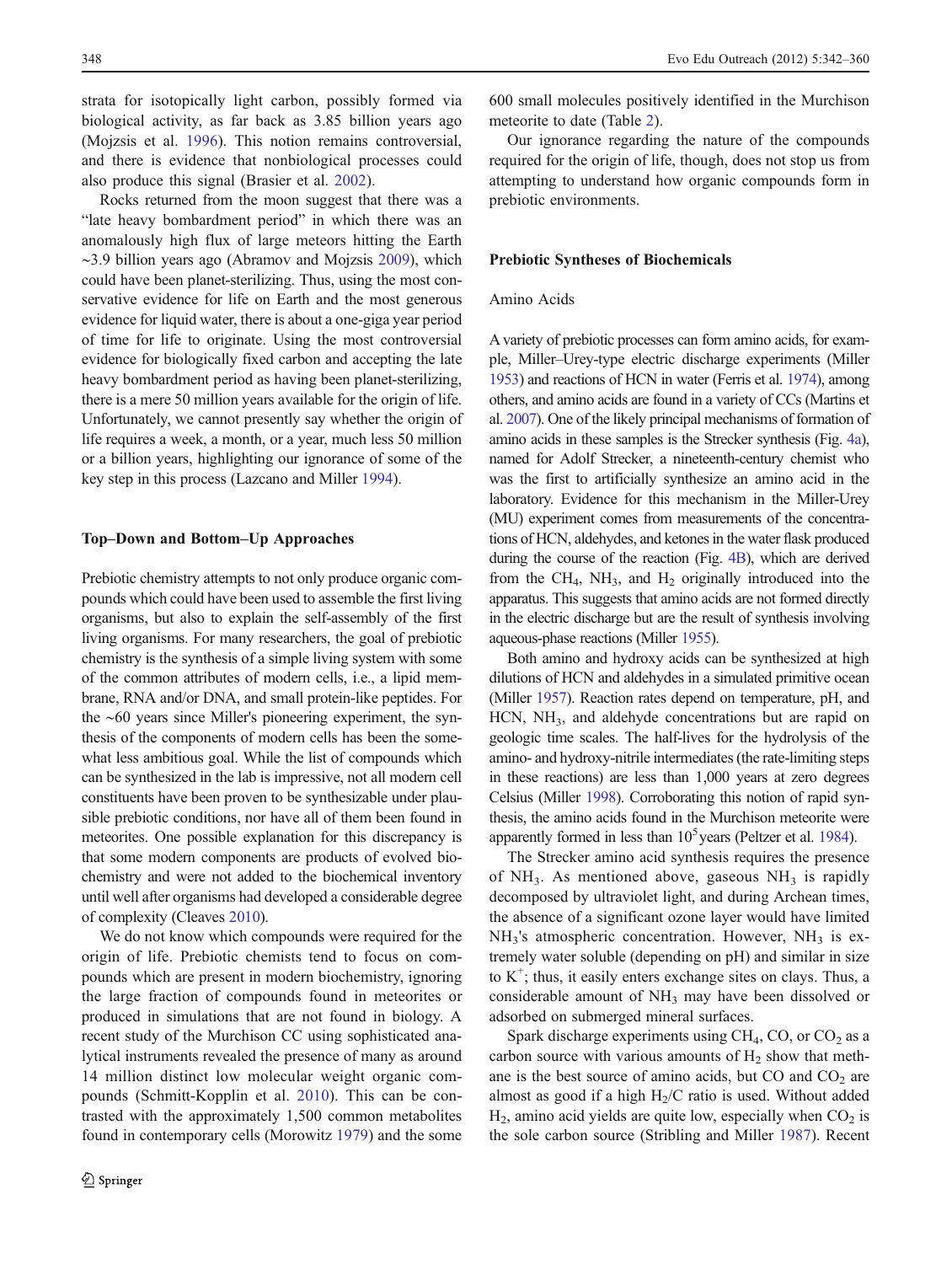<span id="page-7-0"></span>

Fig. 4 Evidence for the Strecker amino acid synthesis and in the Miller–Urey experiment. **a** The cyanohydrin (top) and Strecker (bottom) mechanisms for the formation of hydroxy and amino acids from ammonia

results, however, suggest that amino acid yields from neutral atmospheres may be higher than previously thought. Buffering reaction pH near neutral (as dissolution of gaseous  $CO<sub>2</sub>$  tends to lower the pH) and adding oxidation inhibitors (which may counteract the oxidative effects of  $NO<sub>x</sub>$  species generated in the reaction) increased the amino acid yields from  $CO<sub>2</sub>/N<sub>2</sub>/H<sub>2</sub>O$  electric discharge reactions several fold (Cleaves et al. [2008](#page-15-0)).

#### Lipids and Membrane-Forming Compounds

All modern life is cellular. Eukaryotic and bacterial cell membranes are composed of largely straight-chain fatty acid acyl glycerols while those of the archaea are composed of isoprenoid glycerol ethers (Ourisson and Nakatani [1994\)](#page-17-0) (Fig. 5a, b). Either type could logically have been the primordial lipid component of cells, given uncertainties in rooting the tree of life. Long-chain fatty acids and their derivatives spontaneously form vesicles and micelles under appropriate conditions, and these can transiently trap various organic species and maintain proton gradients (Deamer et al. [2002\)](#page-15-0).

Most prebiotic simulations don't generate large amounts of fatty acids (Allen and Ponnamperuma [1967](#page-14-0)), with the exception of some hydrothermal vent simulations, which may use concentrations of reactants which are unreasonably high for these environments (McCollom et al. [1999\)](#page-16-0). Heating glycerol with fatty acids and urea produces acylglycerols (Hargreaves et al. [1977\)](#page-16-0). A prebiotic synthesis of long-chain isoprenoids lipids has been suggested based on the Prins reaction of formaldehyde with isobutene (Ourisson and

(NH3), hydrogen cyanide, and aldehydes or ketones. b Variations in the concentrations of ammonia, aldehydes, and hydrogen cyanide over the course of a Miller–Urey experiment. Fig. 4b reproduced from Miller [\(1957\)](#page-16-0)

Nakatani [1994](#page-17-0)); thus, there are plausible prebiotic routes to these types of compounds.

The Murchison CC contains small amounts of straightchain fatty acids, though some of these may be contamination (Yuen and Kvenvolden [1973\)](#page-18-0). Amphiphilic components have been observed in the Murchison meteorite and in various laboratory simulations of prebiotic chemistry (Dworkin et al. [2001\)](#page-15-0) (Fig. 5c), though the composition of these remains undetermined.

# Nucleic Acids

Modern organisms store their genetic information in DNA and transcribe it into RNA. The difference between these molecules is the use of deoxyribose and thymine in DNA



Fig. 5 Ether (a) and ester (b) lipids of biological membranes (R can be various small molecule constituents including phosphate). c Micrograph of cell-like boundary structures formed spontaneously from organic extracts of the Murchison meteorite. Fig. 5c image courtesy of NASA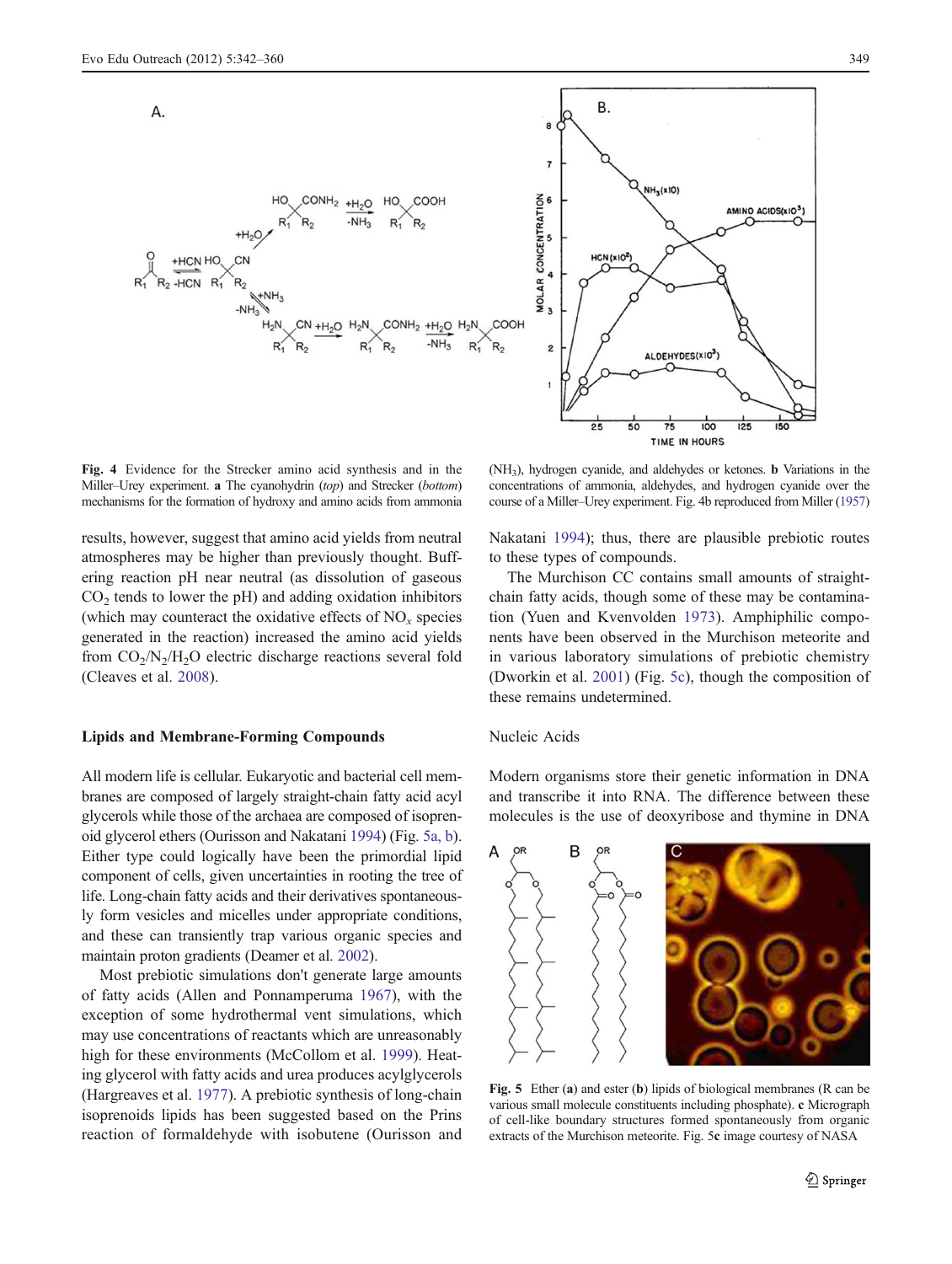and ribose and uracil in RNA. Although some now doubt that RNA itself is prebiotic, numerous laboratory experiments show the ease of formation of purines, pyrimidines, and sugars, albeit in low yield.

# Purines

The first evidence that purines could be synthesized abiotically was provided in 1961 when Oró reported the formation of adenine (formally a pentamer of HCN,  $C_5H_5N_5$ ) from concentrated solutions of NH<sub>4</sub>CN refluxed for a few days. Adenine was produced up to 0.5% yield along with 4-aminoimidazole-5 carboxamide (AICA) and an intractable polymer (Oró and Kimball [1961](#page-17-0)). It is surprising that a synthesis requiring at least

five steps should produce such high yields of adenine. The initial step is the dimerization of HCN followed by further reaction to give HCN trimer and HCN tetramer, diaminomaleonitrile (DAMN) (Fig. 6).

Ferris and Orgel [\(1966](#page-15-0)) demonstrated that a photochemical rearrangement of DAMN proceeds in high yield in sunlight to give amino imidazole carbonitrile (AICN) (Fig. 6). Other purines, including guanine, can be produced by variations of this synthesis from AICN and its amide (AICA) and other small molecules generated from HCN (Sanchez et al. [1967,](#page-17-0) [1968](#page-17-0)) (Fig. 6). These mechanisms are likely an oversimplification. In dilute solution, adenine synthesis may also involve the formation and rearrangement of precursors such as 2- and 8-cyano adenine (Voet and Schwartz [1983\)](#page-18-0).



Fig. 6 Proposed mechanisms for formation of DAMN, AICN from DAMN, and purines from the reaction of AICN with small molecules produced in HCN oligomerization and MU-type experiments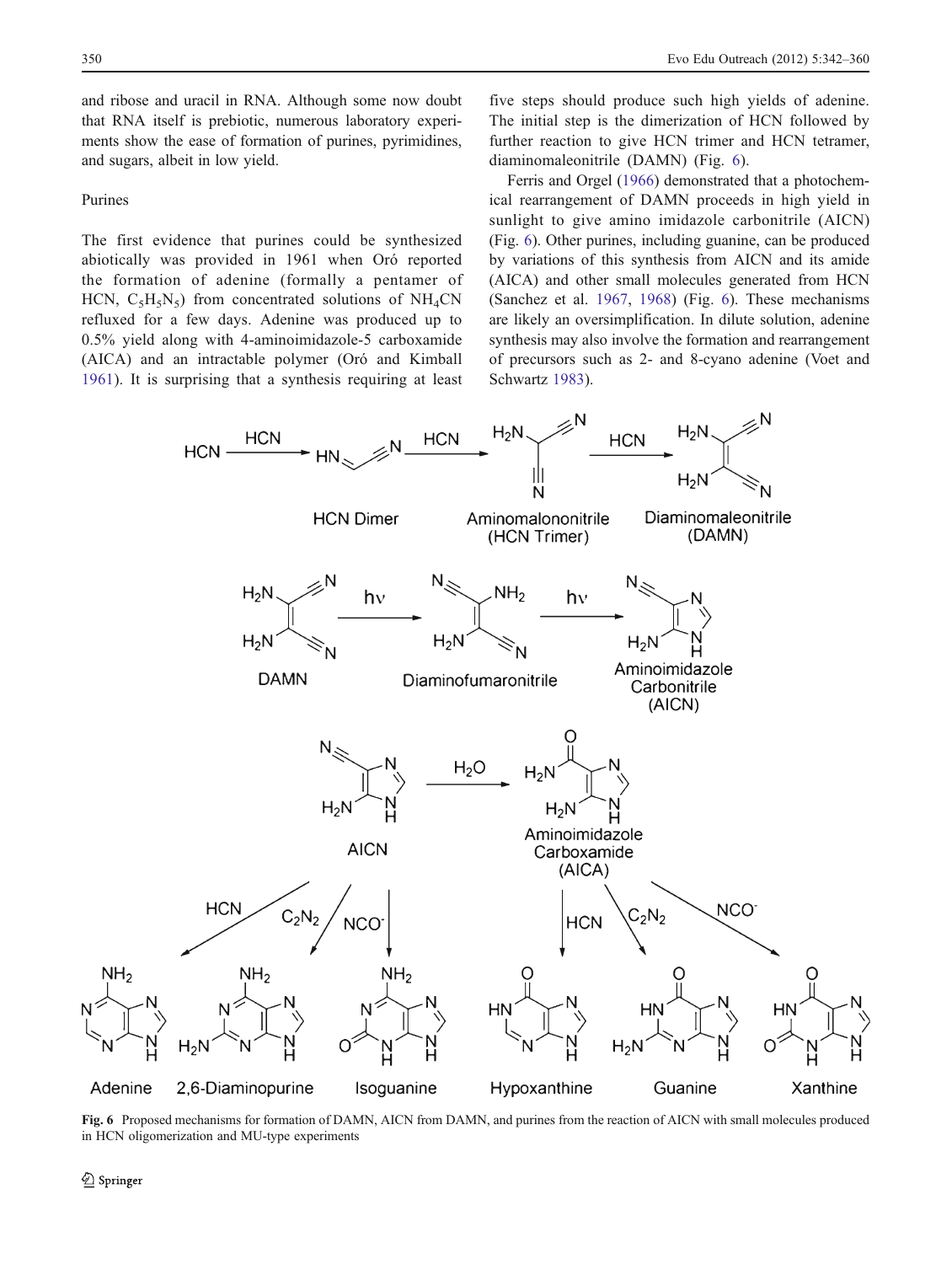The steady-state concentration of HCN in primitive terrestrial waters would have depended on the pH and temperature of the oceans and the input rate of HCN from atmospheric synthesis. Assuming favorable HCN production rates, steady-state concentrations of HCN of  $2 \times 10^{-6}$ molar at pH eight and zero degree Celsius in the primitive oceans have been estimated (Miyakawa et al. [2002b\)](#page-16-0). At 100 degrees Celsius and pH eight, this was estimated at  $7\times$ 10−<sup>13</sup> molar. Oligomerization and hydrolysis compete at approximately  $10^{-2}$  molar concentrations of HCN at pH nine (Sanchez et al. [1966a](#page-17-0), [b\)](#page-17-0), although it has been shown that adenine is still produced from solutions as dilute as  $10^{-3}$ molar (Miyakawa et al. [2002a](#page-16-0), [b](#page-16-0)). If the concentration of HCN were as low as estimated, it is possible that DAMN formation may have only occurred on the primitive Earth in eutectic solutions of  $HCN-H<sub>2</sub>O$ , which would require that some regions of the Earth were frozen. High yields of DAMN are obtained by cooling dilute HCN solutions to negative ten to −30 degrees Celsius for a few months (Sanchez et al. [1966a,](#page-17-0) [b\)](#page-17-0). Production of adenine by HCN polymerization is accelerated by the presence of HCHO and other aldehydes, which could have also been available in the prebiotic environment (Schwartz and Goverde [1982](#page-17-0)).

The polymerization of concentrated NH4CN solutions also produces guanine between −80 and −20 degrees Celsius (Levy et al. [1999\)](#page-16-0). Adenine, guanine, and amino acids have also been detected in dilute solutions of NH<sub>4</sub>CN kept frozen for 25 years at −20 and −78 degrees Celsius, as well as in the aqueous products of MU experiments frozen for five years at −20 degrees Celsius (Levy et al. [2000\)](#page-16-0).

In addition to producing the biological purines, HCN oligomerization also produces nonbiological purines such as 2,6-diamino- and dioxopurines and the parent compound purine. This same suite of purines has been identified in CCs (Callahan et al. [2011\)](#page-15-0), making a compelling case that similar mechanisms are responsible for their syntheses in CCs.

Formamide (HCONH2), the hydrolysis product of HCN, has also been shown to produce purines, albeit under more extreme conditions (Bredereck et al. [1961](#page-15-0); Saladino et al. [2007](#page-17-0)).

## Pyrimidines

The first "prebiotic" synthesis of pyrimidines investigated was that of uracil (U) from malic acid and urea (Fox and Harada [1961\)](#page-15-0). The prebiotic synthesis of cytosine (C) from cyanoacetylene (HCCCN) and cyanate (NCO<sup>−</sup> ) was later described (Sanchez et al. [1966a,](#page-17-0) [b;](#page-17-0) Ferris et al. [1968](#page-15-0)) (Fig. [7\)](#page-10-0). HCCCN is produced by the action of spark discharges on  $CH_4/N_2$  mixtures, and NCO<sup>−</sup> is produced from cyanogen or the decomposition of urea.

The high concentrations of NCO<sup>−</sup> required for this reaction may be unrealistic, as it rapidly hydrolyzes to  $CO<sub>2</sub>$  and NH<sub>3</sub>. Urea is more stable, depending on the concentrations of NCO<sup>−</sup> and NH3. It was later found that the reaction of dilute cyanoacetaldehyde (CAA) (produced from the hydrolysis of HCCCN) with urea concentrated by evaporation in laboratory simulations of drying beaches gives large (>50%) yields of C (Robertson [1995\)](#page-17-0) (Fig. [7](#page-10-0)). Evaporating CAA with guanidine produces 2, 4-diaminopyrimidine in high yield (Robertson et al. [1996\)](#page-17-0), which hydrolyses to U and C, providing a mechanism for the accumulation of pyrimidines in the prebiotic environment. A eutectic reaction producing the biological pyrimidines has also been demonstrated (Cleaves et al. [2006](#page-15-0)). U (albeit in low yields) and its biosynthetic precursor orotic acid were also identified in the hydrolysis products of HCN polymer (Ferris et al. [1978](#page-15-0); Voet and Schwartz [1982](#page-18-0)), and U has been identified in CCs (Stoks and Schwartz [1979](#page-17-0)).

The reaction of U with formaldehyde and formate gives thymine (T) in good yield (Choughuley et al. [1977](#page-15-0)). T is also synthesized from the UV-catalyzed dehydrogenation of dihydrothymine, produced from the reaction of β-aminoisobutryic acid with urea (Schwartz and Chittenden [1977\)](#page-17-0).

#### Sugars

Many biological sugars have the empirical formula  $(CH<sub>2</sub>O)<sub>n</sub>$ , a point underscored by Butlerov's 1861 discovery of the formose reaction, which showed that a diverse assortment of sugars can be formed by the reaction of HCHO under basic conditions (Butlerow [1861](#page-15-0)). The Butlerov synthesis is complex and incompletely understood. It depends on the presence of catalysts, with  $Ca(OH)_2$  or  $CaCO_3$  being the most completely investigated. In the absence of base catalysts, little or no sugar is obtained. Clays such as kaolin catalyze the formation of sugars, including ribose, in small yields from dilute (0.01 molar) HCHO solutions (Gabel and Ponnamperuma [1967;](#page-15-0) Reid and Orgel [1967;](#page-17-0) Schwartz and Degraaf [1993\)](#page-17-0).

The Butlerov synthesis is autocatalytic and proceeds through glycoaldehyde, glyceraldehyde, and dihydroxyacetone. The reaction is also catalyzed by glycolaldehyde, acetaldehyde, and various other organic catalysts (Matsumoto et al. [1984\)](#page-16-0).

The reaction may proceed as shown in Fig. [8.](#page-10-0) The reaction tends to stop when the formaldehyde has been consumed and ends with the production of C4–C7 sugars that can form cyclic acetals and ketals.

The reaction produces all of the epimers and isomers of the small C2–C6 sugars, some of the C7 ones, and various dendroaldoses and dendroketoses, as well as polyols such as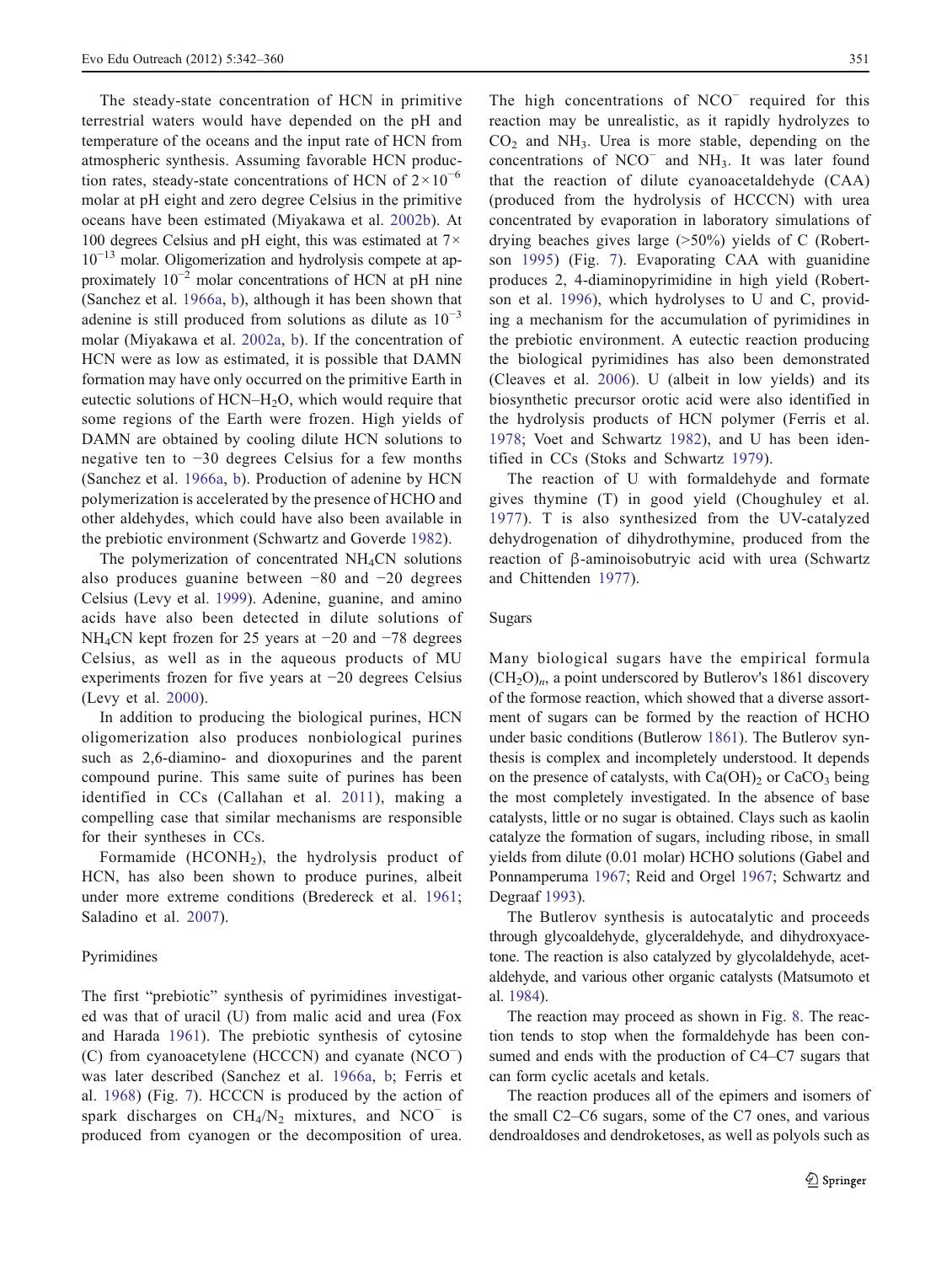<span id="page-10-0"></span>Fig. 7 Possible mechanisms for the prebiotic synthesis of pyrimidines from the reaction of HCCCN or CAA with urea concentrated in drying lagoon models



glycerol and pentaerythritol, and is generally not particularly selective, although methods of overcoming this have been investigated. Of special interest is the observation that borate can skew the product mixture in favor of certain sugars, including ribose (Prieur [2001;](#page-17-0) Ricardo et al. [2004](#page-17-0)). Inclusion of acetaldehyde in the reaction produces deoxyribose (Oró [1965\)](#page-17-0).

Problems with the formose reaction as a source of sugars on the primitive Earth have been noted. One is the complexity of the product mixture. More than 40 different sugars were identified in one reaction mixture (Decker et al. [1982\)](#page-15-0). Another problem is that the conditions of synthesis are also

conducive to the degradation of sugars (Reid and Orgel [1967\)](#page-17-0). Sugars undergo various reactions on short geological time scales that are seemingly prohibitive to their accumulation in the environment. At pH seven, the half-life for ribose decomposition is 73 minutes at 100 degrees Celsius and 44 years at zero degree Celsius (Larralde et al. [1995](#page-16-0)). Most other sugars are similarly labile.

Additionally, when aqueous solutions of HCN and HCHO are mixed, the major product is glycolonitrile (Schlesinger and Miller [1973](#page-17-0)), which could preclude the formation of sugars and purines in the same location (Arrhenius et al. [1994\)](#page-15-0). Nevertheless, both sugar derivatives and nucleic acid bases



Fig. 8 A simplified scheme of the formose reaction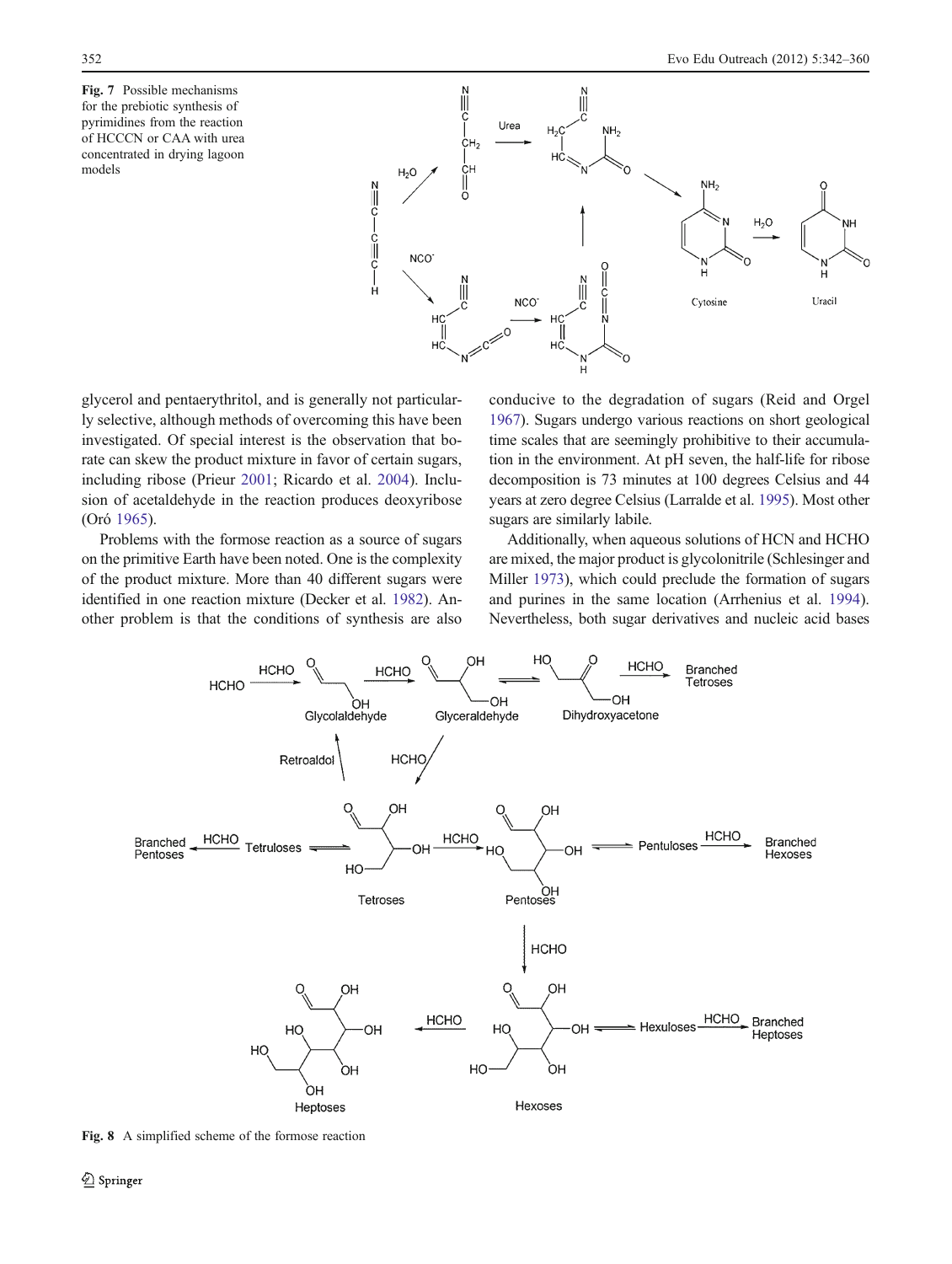have been found in the Murchison meteorite (Cooper et al. [2001](#page-15-0); Callahan et al. [2011](#page-15-0)), and it seems likely that the chemistry which produced the compounds found in Murchison meteorite was from aqueous reactions of simple species such as HCN and HCHO. This suggests that the synthesis of sugars, amino acids, and purines from HCHO and HCN may take place under certain conditions.

# Nucleosides, Nucleotides

The earliest attempts to produce nucleosides prebiotically involved simply heating purines or pyrimidines in the dry state with ribose (Fuller et al. [1972\)](#page-15-0). Using hypoxanthine and a mixture of salts reminiscent of those found in seawater, up to eight % of β-D-inosine was formed, along with the α-isomer. Adenine and guanine gave lower yields, and in both cases, a mixture of α- and β-isomers was obtained (Fuller et al. [1972\)](#page-15-0). Direct heating of ribose and U or C has thus far failed to produce uridine or cytidine. Pyrimidine nucleoside syntheses have been demonstrated which start from ribose, cyanamide, and cyanoacetylene; however, α-Dcytidine is the major product (Sanchez and Orgel [1970](#page-17-0)). This can be photo-anomerized to β-D-cytidine in low yield. Sutherland and coworkers (Ingar et al. [2003](#page-16-0)) demonstrated that cytidine-3′-phosphate can be prepared from arabinose-3-phosphate, cyanamide, and HCCCN in a one-pot reaction. The prebiotic source of arabinose-3-phosphate is unclear; nevertheless, it remains possible that more creative methods of prebiotic pyrimidine nucleoside synthesis can be found.

More recently, reactions using more complex reagents added in precise orders, with the products isolated and carried through to the next step, have been shown to produce significant yields of ribotides (Powner et al. [2007](#page-17-0)). These reactions give good yields of the pyrimidine ribotides (Powner and Sutherland [2008](#page-17-0)), and a related series of reactions could produce the purine ribotides (Powner et al. [2010\)](#page-17-0). It is not clear that these syntheses solve previously raised objections to the plausibility of prebiotic nucleoside and nucleotide synthesis (Shapiro [1984\)](#page-17-0).

Prebiotic phosphorylation of nucleosides has also been demonstrated, but again with caveats. Small amounts of condensed phosphates are emitted in volcanic fumaroles (Yamagata et al. [1991](#page-18-0)), and heating orthophosphate at relatively low temperatures in the presence of ammonia results in a high yield of condensed phosphates (Osterberg and Orgel [1972](#page-17-0)). Trimetaphosphate (TMP) has been shown to be an active phosphorylating agent for various molecules including amino acids and nucleosides (Schwartz [1969;](#page-17-0) Rabinowitz and Hampai [1978](#page-17-0); Yamagata et al. [1991\)](#page-18-0). However, it has also been suggested that condensed phosphates are not likely to be prebiotically abundant materials (Keefe and Miller [1995](#page-16-0)).

Early attempts to produce nucleotides using organic condensing reagents such as  $H_2CN$ , NCO<sup>-</sup>, or dicyanamide

(Lohrmann and Orgel [1968](#page-16-0)) were generally inefficient due to the competition of the alcohol groups of the nucleosides with water in an aqueous environment. Nucleosides can be phosphorylated with acidic phosphates such as NaH2PO4 when dry heated (Beck et al. [1967\)](#page-15-0). These reactions are catalyzed by urea and other amides, particularly if  $NH<sub>3</sub>$  is included in the reaction. Nucleosides can also be phosphorylated in high yield by heating ammonium phosphate with urea at moderate temperatures, as might occur in a drying lagoon (Lohrmann and Orgel [1971\)](#page-16-0). Heating uridine with urea and ammonium phosphate gave yields of nucleotides as high as 70%. In the case of purine nucleotides, however, there is also considerable glycosidic cleavage due to the acidic microenvironment created. Thus, another problem with the "prebiotic" RNA world is that the synthesis of purine nucleosides is somewhat robust, but nucleotide formation may be difficult, while nucleotide formation from pyrimidine nucleosides is robust, but nucleoside formation may be difficult.

Common calcium phosphate minerals such as apatite are themselves reasonable phosphorylating reagents. Yields as high as 20% of nucleotides were achieved by heating nucleosides with apatite, urea, and ammonium phosphate (Lohrmann and Orgel [1971\)](#page-16-0). Heating ammonium phosphates with urea leads to a mixture of high molecular weight polyphosphates (Osterberg and Orgel [1972\)](#page-17-0). Although these are not especially good phosphorylating reagents under prebiotic conditions, they may degrade, especially in the presence of divalent cations at high temperatures, to cyclic phosphates such as TMP.

The difficulties with prebiotic ribose synthesis and nucleoside formation have led some to speculate that perhaps a simpler genetic molecule with a more robust prebiotic synthesis preceded RNA (Joyce et al. [1987\)](#page-16-0). Substituting sugars besides ribose has been proposed (Eschenmoser [2004](#page-15-0)). Oligomers of some of these also form stable base-paired structures with both RNA/DNA and themselves, opening the possibility of genetic takeover from a precursor polymer to RNA/DNA. Such molecules may suffer from the same drawbacks as RNA with respect to prebiotic chemistry, such as the difficulty of selective sugar synthesis, sugar instability, and the difficulty of nucleoside formation. It has been demonstrated based on the suggestion of Joyce et al. [\(1987](#page-16-0)) and proposed chemistry (Nelsestuen [1980;](#page-17-0) Tohidi and Orgel [1989](#page-17-0)) that backbones based on acyclic nucleoside analogs may be more easily obtained under reasonable prebiotic conditions, for example by the reaction of nucleobases with acrolein obtained from mixed formose reactions (Cleaves [2002\)](#page-15-0).

More exotic alternatives to nucleosides have been proposed, for example peptide nucleic acid (PNA) analogs (Nielsen et al. [1994](#page-17-0)). Miller and coworkers were able to demonstrate the prebiotic synthesis of the components of PNA under the same chemical conditions required for the synthesis of the purines or pyrimidines (Nelson et al. [2000\)](#page-17-0).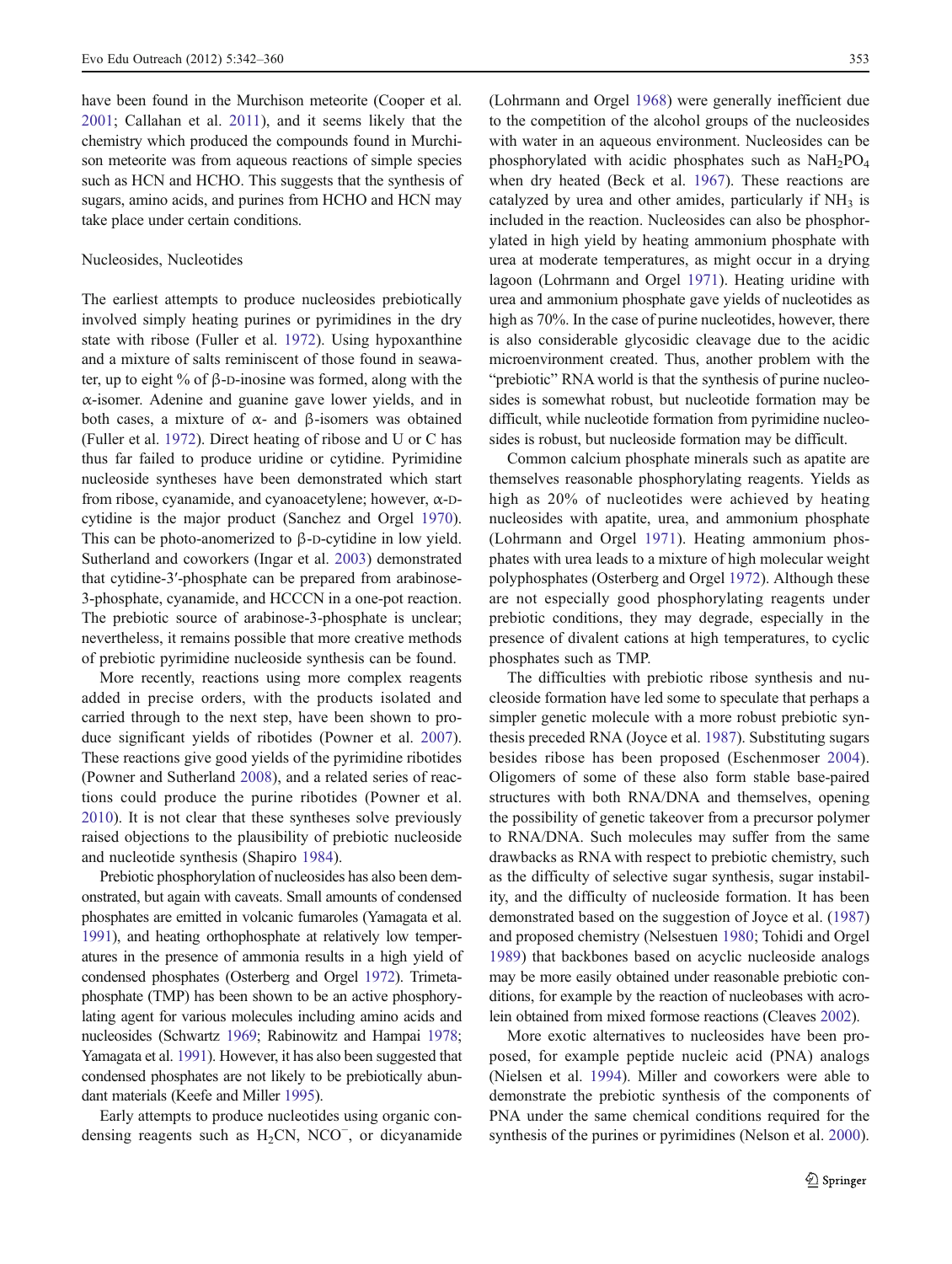The vast majority of possible alternative structures have not been investigated with respect to prebiotic plausibility.

# Environmental Considerations

Whether in meteorites or on Earth, prebiotic chemistry may have occurred largely in an aqueous environment, as water is a ubiquitous component of the solar system and the Earth's surface. Among the variables of the local environment which could affect the way this chemistry occurs are pH, temperature, inorganic compounds such as metals, mineral surfaces, the impact of sunlight, etc. The potential role of mineral surfaces on prebiotic chemistry is an especially complex and under-explored aspect of this chemistry. Although we do not presently know which compounds were essential for the origin of life, it seems possible to preclude certain environments if even fairly simple organic compounds were involved (Cleaves and Chalmers [2004](#page-15-0)).

#### Stability of Biomolecules at High Temperatures

High temperatures cause reactions to occur more quickly, they are also destructive to most bioorganic compounds. Although some progress has been made in synthesizing small molecules under conditions simulating hydrothermal vents, most biological molecules have hydrolytic half-lives on the order of minutes to seconds at the temperatures associated with on-axis hydrothermal vents and are still rather unstable at the lower temperatures of off-axis vent environments. Ribose and other sugars are extremely thermolabile (Larralde et al. [1995](#page-16-0)), but pyrimidines and purines, and many amino acids, are nearly as labile. At 100 degrees Celsius, the half-life  $(t_{1/2})$  for deamination of cytosine is 21 days, and 204 days for adenine (Levy and Miller [1998\)](#page-16-0). Some amino acids are more stable: alanine has a  $t_{1/2}$ 2 for decarboxylation of ~1.9×10<sup>4</sup> years at 100 degrees Celsius, but serine decarboxylates to ethanolamine with a  $t_{1/2}$ <sup>2</sup> of 320 days (Vallentyne [1964\)](#page-18-0). White ([1984](#page-18-0)) measured the decomposition of various compounds at 250 degrees Celsius and pH seven and found  $t_{1/2}$  values for amino acids from 7.5 seconds to 278 minutes, peptide bonds from less than one minute to 11.8 minutes, glycoside cleavage in nucleosides from less than one second to 1.3 minutes, decomposition of nucleobases from 15 to 57 minutes, and phosphate esters from 2.3 to 420 minutes. The half-lives for polymers would be even shorter as there are so many more potential breakage points.

# Minerals

There are approximately 4,400 known naturally occurring minerals on Earth today (Hazen et al. [2008](#page-16-0)). This number

was likely smaller on the early Earth, as many minerals are produced by oxidation with environmental  $O<sub>2</sub>$ , biological deposition, or the vast amounts of time which have passed since the Earth formed.

Minerals may have complex effects on prebiotic organic synthesis (Lahav and Chang [1976](#page-16-0)) by concentrating reactants and by lowering activation barriers to bring compounds into more rapid equilibrium (Marshall-Bowman et al. [2010\)](#page-16-0).

## Shallow Pools

Since Darwin's time, it has been supposed that life may have originated in shallow tidal pools. Possible advantages of such environments include evaporative concentration, constrained diffusion mineral catalysis, and the penetration of sunlight into such pools. Additionally, if the Earth's surface was colder at this time, or at least as clement as at present, then it is possible that periodic freezing events could have significantly concentrated compounds.

#### Hydrothermal Vents

The discovery of hydrothermal vents at mid-ocean ridges and the appreciation of their significance in the element balance of the hydrosphere were a major discovery in oceanography (Corliss et al. [1979\)](#page-15-0). Since the process of hydrothermal circulation probably began early in Earth's history, it is likely that vents were also present. Large amounts of ocean water now pass through the vents, with the whole ocean going through them approximately every ten million years (Edmond et al. [1982](#page-15-0)). This flow was probably greater during the early history of the Earth, since the heat flow from the planet's interior was greater. The topic has received a great deal of attention, partly because of uncertainty regarding the oxidation state of the early atmosphere.

There are various types of hydrothermal environments on the modern Earth, including subaerial hot springs and submarine hydrothermal vents. In the latter, temperatures range from ∼four to 350 degrees Celsius, with pH ranging from zero to 11 (Martin et al. [2008](#page-16-0)). Various minerals precipitate as the heated vent water enters the surrounding ocean water, leading to the formation of baroque rock formations. It has been speculated that the pores in such minerals may have served to concentrate organic species via thermophoresis (Baaske et al. [2007\)](#page-15-0).

Following the vents' discovery, a hypothesis suggesting a hydrothermal emergence of life was published (Corliss et al. [1981](#page-15-0)), which suggested that amino acids and other organic compounds could be produced during passage of the effluent through the temperature gradient from ∼350 degrees Celsius to ∼zero degree Celsius, roughly the temperature of modern ambient ocean waters.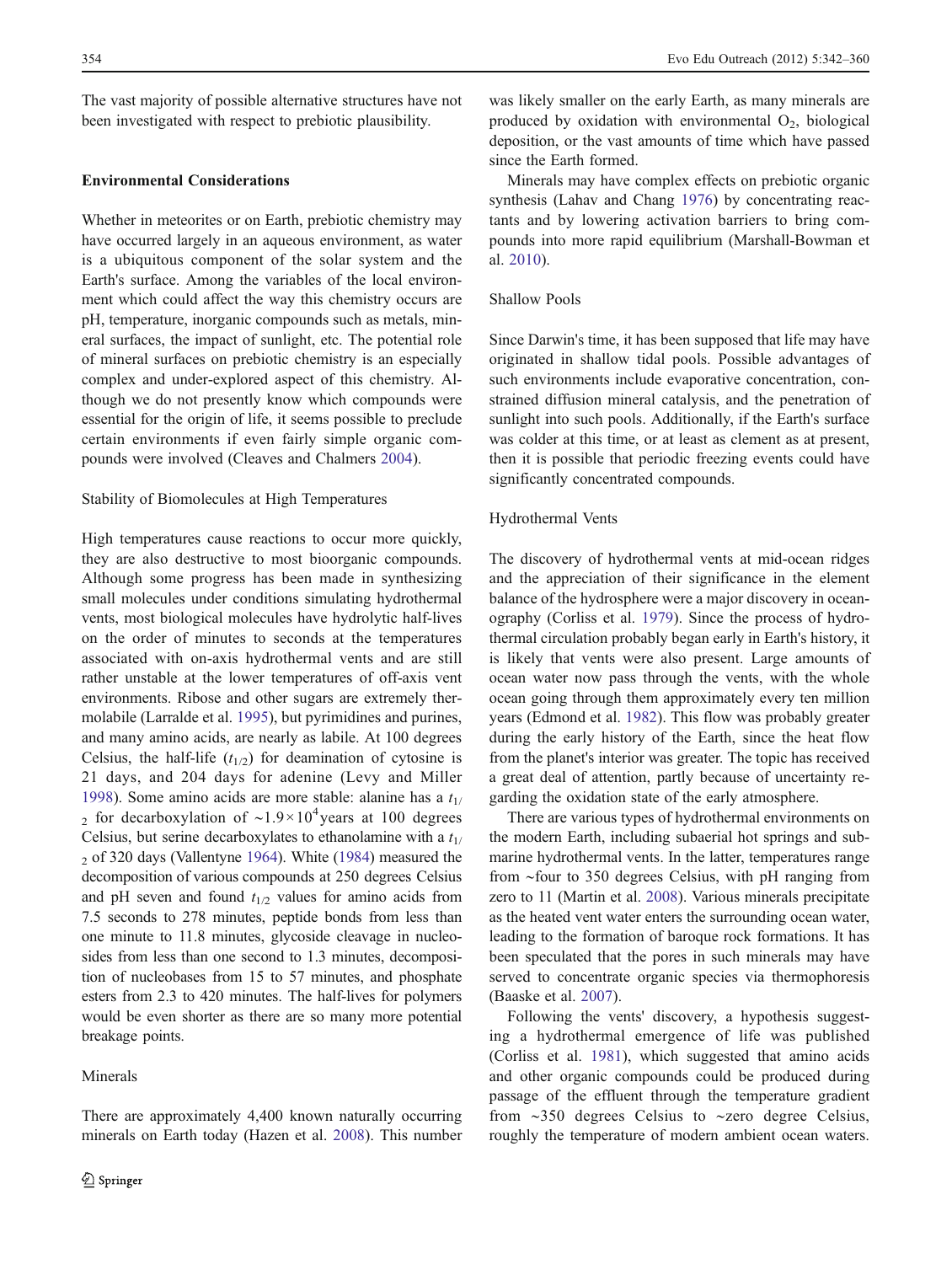Polymerization of the organic compounds thus formed, followed by their self-organization, was also proposed in this environment.

At first glance, submarine hydrothermal springs appear to be ideally suited for organic synthesis, given the geological plausibility of a hot early Earth. Vents exist along the active tectonic areas of the Earth, and in at least some of them, potentially catalytic minerals interact with an aqueous reducing environment rich in  $H_2$ ,  $H_2S$ ,  $CO$ ,  $CO_2$ ,  $CH_4$ , and NH3. Unfortunately, it is difficult to corroborate these speculations with the composition of the effluents of modern vents, as much of the organic material released from modern sources is simply environmentally processed biological material.

Modern hydrothermal vent fluids do contain some organic compounds, though it remains unclear what percentage are derived from organisms living in the vents or biologically derived matter entrained into the vent fluids and reworked, and what percentage is derived from truly abiotic processes. For example, for amino acids, the bulk of the evidence available supports a biological origin (Bassez et al. [2009](#page-15-0)). Presently, the amount and type of organic matter found in hydrothermal vent environments unequivocally thought to be of abiotic origin are limited to a few parts per million of small hydrocarbons such as  $CH<sub>4</sub>$  and ethane (McCollom et al. [2010\)](#page-16-0).

One of the most articulate autotrophic vent origin-of-life hypotheses stems from the work of Wächtershäuser ([1988,](#page-18-0) [1992\)](#page-18-0), who argued that life began with the appearance of an autocatalytic, two-dimensional chemolithotrophic metabolic system based on the formation of the insoluble mineral pyrite (FeS<sub>2</sub>). The FeS/H<sub>2</sub>S combination is a strong reducing agent and has been shown to reduce some organic compounds under mild conditions. Wächtershäuser's scenario fits well with the environmental conditions found at deep-sea hydrothermal vents, where  $H_2S$ ,  $CO_2$ , and  $CO$  are abundant; however, the FeS/H2S system does not reduce  $CO<sub>2</sub>$  to amino acids, purines, or pyrimidines, although there is more than enough free energy to do so (Keefe et al. [1995](#page-16-0)). Pyrite formation can produce molecular hydrogen and reduce nitrate to  $NH_3$ , and HCCH to  $H_2CCH_2$  (Maden [1995](#page-16-0)). More recent experiments have shown that the activation of amino acids with carbon monoxide and (Ni, Fe)S can lead to peptide bond formation (Huber and Wachtershauser [1998](#page-16-0)), though the degree to which these experiments mimic geochemical environments is a subject of debate.

In general, organic compounds are decomposed rather than created at hydrothermal vent temperatures, although temperature gradients exist. Sowerby and coworkers have shown (Sowerby et al. [2001](#page-17-0)) that concentration on mineral surfaces would tend to concentrate organics created at hydrothermal vents in cooler zones. The presence of reduced metals at high temperatures could facilitate Fischer–Trospch-type (FTT) syntheses. FTT catalysts are poisoned by water and sulfide, though some of the likely catalysts such as magnetite may be immune to such poisoning (Holm and Andersson [1998\)](#page-16-0).

Submarine hydrothermal vents do not seem to presently synthesize organic compounds more complex than simple hydrocarbons such as CH<sub>4</sub> and ethane (McCollom et al. [2010](#page-16-0)). More likely, they decompose them over short time spans ranging from seconds to a few hours. The origin of life in hydrothermal vents thus may be problematic.

This does not imply that hydrothermal vents were a negligible factor on the primitive Earth. If mineral assemblages were sufficiently reducing, vents may have been a source of atmospheric  $NH_3$ , CO, CH<sub>4</sub>, and H<sub>2</sub>. The concentrations of biomolecules in primitive Earth environments would have been governed by the rates of production and the rates of destruction. Submarine hydrothermal vents would have likely been more important for the destruction of organic compounds, fixing the upper limit for their concentrations in the primitive oceans.

#### Prebiotic Chemistry Beyond Earth

Of the eight accepted planets in our solar system and their moons, several appear compatible with the synthesis of organic compounds, and several are known to contain them. Fewer appear to be compatible with the existence of liquid water or the more complicated evolution of these compounds. For example, the extreme temperatures of Venus' or Mercury's sunlit side are likely too hostile for the synthesis of complex organics. The immediate sub-surface of Mars appears to harbor both liquid and solid water (Rennó et al. [2009\)](#page-17-0), and it is widely believed that liquid water once flowed on Mars' surface. Meteorites likely impacted Mars' surface at this time, and it is reasonable to expect that some of these were CCs. The nature of Mars' early atmosphere remains unknown, but Mars and Earth may have been similar early in their history.

Proceeding outward from the Sun, complex organic chemistry likely occurs in the atmospheres of Saturn and Jupiter. The conditions on the solid surfaces of these planets are thought to be too hostile for more complex organic chemistry. Nevertheless, the presence of various organic species has been confirmed in their atmospheres (Lodders [2010\)](#page-16-0).

## Outer-Planet Moons

A number of outer-planet moons have intriguing environments which appear to foster prebiotic chemistry and could conceivably be capable of sustaining biology. For example, Saturn's moon Titan is now known to harbor a rich organic chemistry (Waite et al. [2007](#page-18-0)). Jupiter's moon Europa is covered with a thick ice layer which may harbor a watery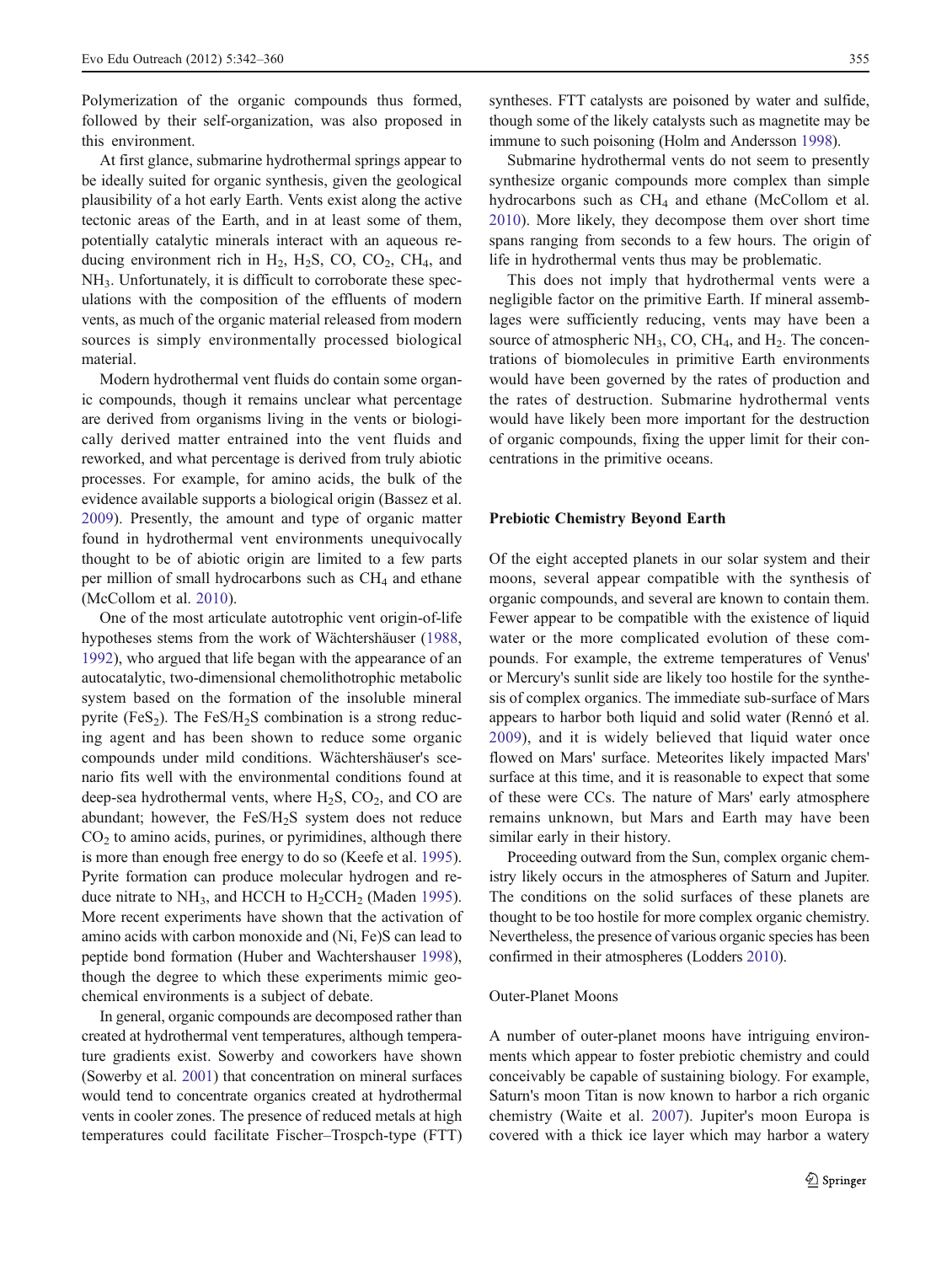<span id="page-14-0"></span>ocean several kilometers thick (Manga and Wang [2007\)](#page-16-0). If this ocean does exist, its organic content remains unknown.

## Extrasolar Planets

For centuries, the existence of planets beyond our solar system has been the subject of intense philosophical and scientific speculation (Urey et al. [1963](#page-18-0); Dick [1999\)](#page-15-0). The first extrasolar planet was confirmed in 2003 (Hatzes et al. [2003\)](#page-16-0). Recent astronomical observations have since yielded hundreds of planets orbiting other suns ([http://www.exoplanet.eu/;](http://www.exoplanet.eu/) [http://](http://nsted.ipac.caltech.edu/) [nsted.ipac.caltech.edu/](http://nsted.ipac.caltech.edu/)). Methods to date have favored the detection of large planets with orbits very close to their parent suns, but soon, advances will allow detection of smaller planets with orbits compatible with the existence of liquid surface water. Our solar system contains three rocky Earth-like planets, two of which are almost in the habitable zone.

There is no solid reason to expect that our solar system is anomalous. Given the billions of Sun-like stars in any galaxy, there may be many rocky Earth-like planets in stellar habitable zones in the universe (Laughlin [2010](#page-16-0)), some of which may have undergone similar periods of evolution compatible with the origin and evolution of life. The detection of such planets and possible signatures of alien biochemistry may not be far off, assuming that the origin of life is facile. The detection of even one such planet would strongly reinforce the idea that it is.

## Unknowns and the Future

A basic tenet of the heterotrophic theory of the origin of life is that the origin of the first living systems depended on environmentally supplied organic molecules. As summarized here, there has been no shortage of discussion as to how the formation of these molecules occurred. Organic compounds may have accumulated on the primitive Earth via numerous mechanisms including contributions from endogenous atmospheric synthesis, deep-sea hydrothermal vent synthesis, and exogenous delivery. Though this raises the issue of the relative significance of the various sources, it also recognizes the wide variety of potential sources of organic compounds.

Given adequate expertise and experimental conditions, it is possible to synthesize many organic molecules in the laboratory under simulated prebiotic conditions. The fact that a number of molecular components of contemporary cells can be formed in the laboratory does not necessarily mean that they were essential for the origin of life, or that they were likely prebiotically available. The Earths' primordial soup may have been a complex mixture, but it likely did not include all of the compounds found today in even the simplest cells.

There are many mechanisms by which biochemical monomers can be prebiotically synthesized. Not all prebiotic pathways are equally efficient, but the wide range of conditions under which organic compounds can be synthesized demonstrates that prebiotic syntheses of the building blocks of life are robust, i.e., they can occur in a wide variety of environmental settings. Although our ideas regarding the prebiotic synthesis of organic compounds are based largely on model experiments, the robustness of this type of chemistry is supported by the occurrence of many of these compounds in CCs. It is therefore plausible that a similar synthesis took place on the primitive Earth.

We do not yet have a coherent model for how life arose on Earth or how it might arise on other planets. We do, however, have evidence that many organic compounds, including many of those crucial to the functioning of modern organisms, are easily produced via prebiotic chemistry and are likely widespread throughout the universe. We also know that in some cases, some of these spontaneously selforganize.

It is impossible to predict how soon the problems prebiotic chemistry addresses will be solved. It seems likely that in the near future, chemists will assemble living organisms de novo. As of this writing, an entire synthetic genome was constructed (Gibson et al. [2008](#page-16-0)), a ribozyme capable of assembling 80% of its sequence was developed in the laboratory (Wochner et al. [2011\)](#page-18-0), and a self-sustained and autocatalytic set of self-propagating RNA molecules had been culled from a laboratory experiment (Lincoln and Joyce [2009\)](#page-16-0).

What remains more problematic is a comprehensive understanding of how such systems may have arisen from environmentally plausible reactions on the primitive Earth. Despite considerable progress, much work remains, and undoubtedly, many surprises are in store.

Acknowledgments The author would like to thank Professor Antonio Lazcano (UNAM) for inviting the contribution of this manuscript and the NASA and NSF-funded Center for Chemical Evolution for generous support during its preparation.

#### References

- Abramov O, Mojzsis SJ. Microbial habitability of the Hadean Earth during the late heavy bombardment. Nature. 2009;459 (7245):419–22.
- Alexander CMOD, Fogel M, et al. The origin and evolution of chondrites recorded in the elemental and isotopic compositions of their macromolecular organic matter. Geochim Cosmochim Acta. 2007;71(17):4380–403.
- Allen WV, Ponnamperuma C. A possible prebiotic synthesis of monocarboxylic acids. Curr Mod Biol. 1967;1(1):24–8.
- Anders E. Pre-biotic organic-matter from comets and asteroids. Nature. 1989;342(6247):255–7.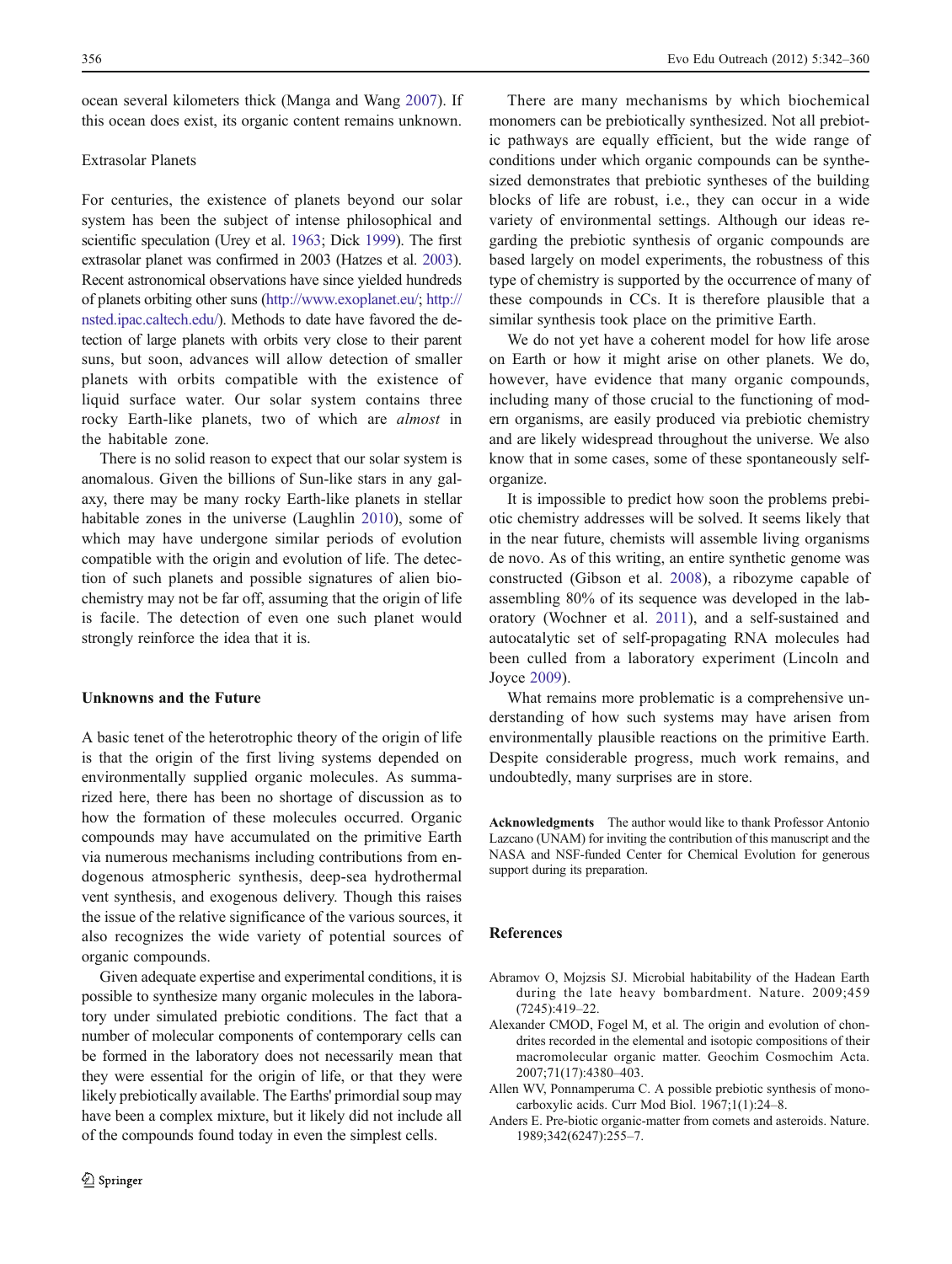- <span id="page-15-0"></span>Arrhenius T, Arrhenius G, et al. Archean geochemistry of formaldehyde and cyanide and the oligomerization of cyanohydrin. Orig Life Evol Biosph. 1994;24(1):1–17.
- Arrhenius G, Bada JL, Joyce GF, Lazcano A, Miller S, Orgel LE. Origin and ancestor: separate environments. Science. 1999;283 (5403):792.
- Baaske P, Weinert FM, et al. Extreme accumulation of nucleotides in simulated hydrothermal pore systems. Proc Natl Acad Sci. 2007;104(22):9346–51.
- Bada JL, Miller SL. Ammonium ion concentration in the primitive ocean. Science. 1968;159(813):423–5.
- Bassez M-P, Takano Y, et al. Organic analysis of peridotite rocks from the Ashadze and Logatchev hydrothermal sites. Int J Mol Sci. 2009;10(7):2986–98.
- Beck A, Lohrmann R, et al. Phosphorylation with inorganic phosphates at moderate temperatures. Science. 1967;157(3791):952.
- Bockelée-Morvan D, Lis DC, Wink JE, Despois D, Crovisier J, Bachiller R, et al. New molecules found in comet C/1995 O1 (Hale-Bopp). Investigating the link between cometary and interstellar material. Astron Astrophys. 2000;353:1101–14.
- Brasier MD, Green OR, et al. Questioning the evidence for Earth's oldest fossils. Nature. 2002;416(6876):76–81.
- Bredereck H, Effenberger F, et al. Eine neue einfache Purin-Synthese. Angew Chem. 1961;73(2):63.
- Butlerow A. Formation synthetique d'une substance sucree. C R Acad Sci. 1861;53:145–7.
- Callahan MP, Smith KE, et al. Carbonaceous meteorites contain a wide range of extraterrestrial nucleobases. Proc Natl Acad Sci. 2011;108(34):13995–8.
- Chameides WL, Walker JCG. Rates of fixation by lightning of carbon and nitrogen in possible primitive atmospheres. Orig Life Evol Biosph. 1981;11(4):291–302.
- Choughuley AS, Subbaraman AS, et al. A possible prebiotic synthesis of thymine: uracil-formaldehyde-formic acid reaction. Biosystems. 1977;9(2–3):73–80.
- Chyba CF. Impact delivery and erosion of planetary oceans in the early inner solar system. Nature. 1990;343(6254):129–33.
- Chyba C, Sagan C. Endogenous production, exogenous delivery and impact-shock synthesis of organic molecules: an inventory for the origins of life. Nature. 1992;355:125–32.
- Chyba C, Thomas P, et al. Cometary delivery of organic molecules to the early Earth. Science. 1990;249(4967):366–73.
- Cleaves 2nd HJ. The reactions of nitrogen heterocycles with acrolein: scope and prebiotic significance. Astrobiology. 2002;2(4):403– 15.
- Cleaves HJ. Prebiotic chemistry, the primordial replicator, and modern protocells. In: Steen Rasmussen MAB, Chen L, Deamer D, Packard NH, Krakauer DC, Stadler PF, editors. Protocells. Bridging nonliving and living matter. Cambridge: The MIT Press; 2008. p. 583–614.
- Cleaves 2nd HJ. The origin of the biologically coded amino acids. J Theor Biol. 2010;263(4):490–8.
- Cleaves 2nd HJ, Chalmers JH. Extremophiles may be irrelevant to the origin of life. Astrobiology. 2004;4(1):1–9.
- Cleaves HJ, Lazcano A. The origin of biomolecules. In: Zaikowski L, Friedrich JM, Seidel SR, editors. Chemical evolution II: from origins of life to modern society. New York: Oxford University Press; 2009. p. 17–43.
- Cleaves HJ, Miller SL. Oceanic protection of prebiotic organic compounds from UV radiation. Proc Natl Acad Sci USA. 1998;95  $(13):7260-3.$
- Cleaves 2nd HJ, Nelson KE, et al. The prebiotic synthesis of pyrimidines in frozen solution. Naturwissenschaften. 2006;93(5):228–31.
- Cleaves HJ, Chalmers JH, et al. A reassessment of prebiotic organic synthesis in neutral planetary atmospheres. Orig Life Evol Biosph. 2008;38(2):105–15.
- Clemett SJ, Maechling CR, et al. Identification of complex aromatic molecules in individual interplanetary dust particles. Science. 1993;262(5134):721–5.
- Cooper G, Kimmich N, et al. Carbonaceous meteorites as a source of sugar-related organic compounds for the early Earth. Nature. 2001;414(6866):879–83.
- Corliss JB, et al. Submarine thermal springs on the Galapagos Rift. Science. 1979;203:1073–83.
- Corliss J, Baross J, et al. An hypothesis concerning the relationship between submarine hot springs and the origin of life on Earth. Oceanol Acta. 1981;4 Supplement:59–69.
- Crick FHC. The origin of the genetic code. J Mol Biol. 1968;38 (3):367–79.
- Dalrymple GB. The age of the Earth. Stanford: Stanford University Press; 1994.
- Deamer D, Dworkin JP, et al. The first cell membranes. Astrobiology. 2002;2(4):371–81.
- Decker P, Schweer H, et al. Bioids: X. Identification of formose sugars, presumable prebiotic metabolites, using capillary gas chromatography/gas chromatography—mas spectrometry of n-butoxime trifluoroacetates on OV-225. J Chromatogr A. 1982;244(2):281–91.
- Dick SJ. The biological universe: the twentieth century extraterrestrial life debate and the limits of science. Cambridge University Press: Cambridge; 1999.
- Dworkin JP, Deamer DW, et al. Self-assembling amphiphilic molecules: synthesis in simulated interstellar/precometary ices. Proc Natl Acad Sci USA. 2001;98(3):815–9.
- Edmond JL, Von Damm KL, et al. Chemistry of hot springs on the East Pacific Rise and their effluent dispersal. Nature. 1982;297:187–91.
- Ehrenfreund P, Charnley SB. Organic molecules in the interstellar medium, comets, and meteorites: a voyage from dark clouds to the early Earth. Annu Rev Astron Astrophys. 2000;38:427–83.
- Elsila JE, Glavin DP, et al. Cometary glycine detected in samples returned by Stardust. Meteorit Planet Sci. 2009;44(9):1323–30.
- Eschenmoser A. The TNA-family of nucleic acid systems: properties and prospects. Orig Life Evol Biosph. 2004;34(3):277–306.
- Ferris JP, Nicodem DE. Ammonia photolysis and the role of ammonia in chemical revolution. Nature. 1972;238(5362):268–9.
- Ferris JP, Orgel LE. Studies on prebiotic synthesis. I. Aminomalononitrile and 4-amino-5-cyanoimidazole. J Am Chem Soc. 1966;88 (16):3829–31.
- Ferris JP, Sanchez RA, et al. Studies in prebiotic synthesis: III. Synthesis of pyrimidines from cyanoacetylene and cyanate. J Mol Biol. 1968;33(3):693–704.
- Ferris JP, Wos JD, et al. Chemical evolution. XXI. The amino acids released on hydrolysis of HCN oligomers. J Mol Evol. 1974;3(3):225–31.
- Ferris JP, Joshi PC, et al. HCN: a plausible source of purines, pyrimidines and amino acids on the primitive earth. J Mol Evol. 1978;11 (4):293–311.
- Festou M, Keller HU, et al. Comets II. Tucson: University of Arizona Press; Lunar and Planetary Institute; 2004.
- Fox SW, Harada K. Synthesis of uracil under conditions of a thermal model of prebiological chemistry. Science. 1961;133:1923–4.
- Fry I. Emergence of life on earth: a historical and scientific overview. New Brunswick, NJ: Rutgers University Press; 2000.
- Fuller WD, Sanchez RA, et al. Studies in prebiotic synthesis: VII. Solid-state synthesis of purine nucleosides. J Mol Evol. 1972;1 (3):249–57.
- Gabel NW, Ponnamperuma C. Model for origin of monosaccharides. Nature. 1967;216(5114):453–5.
- Gesteland RF, Atkins JF. The RNA world: the nature of modern RNA suggests a prebiotic RNA world. Cold Spring Harbor: Cold Spring Harbor Laboratory Press; 1993.
- Gibson Jr EK. Volatiles in interplanetary dust particles: a review. J Geophys Res. 1992;97(E3):3865–75.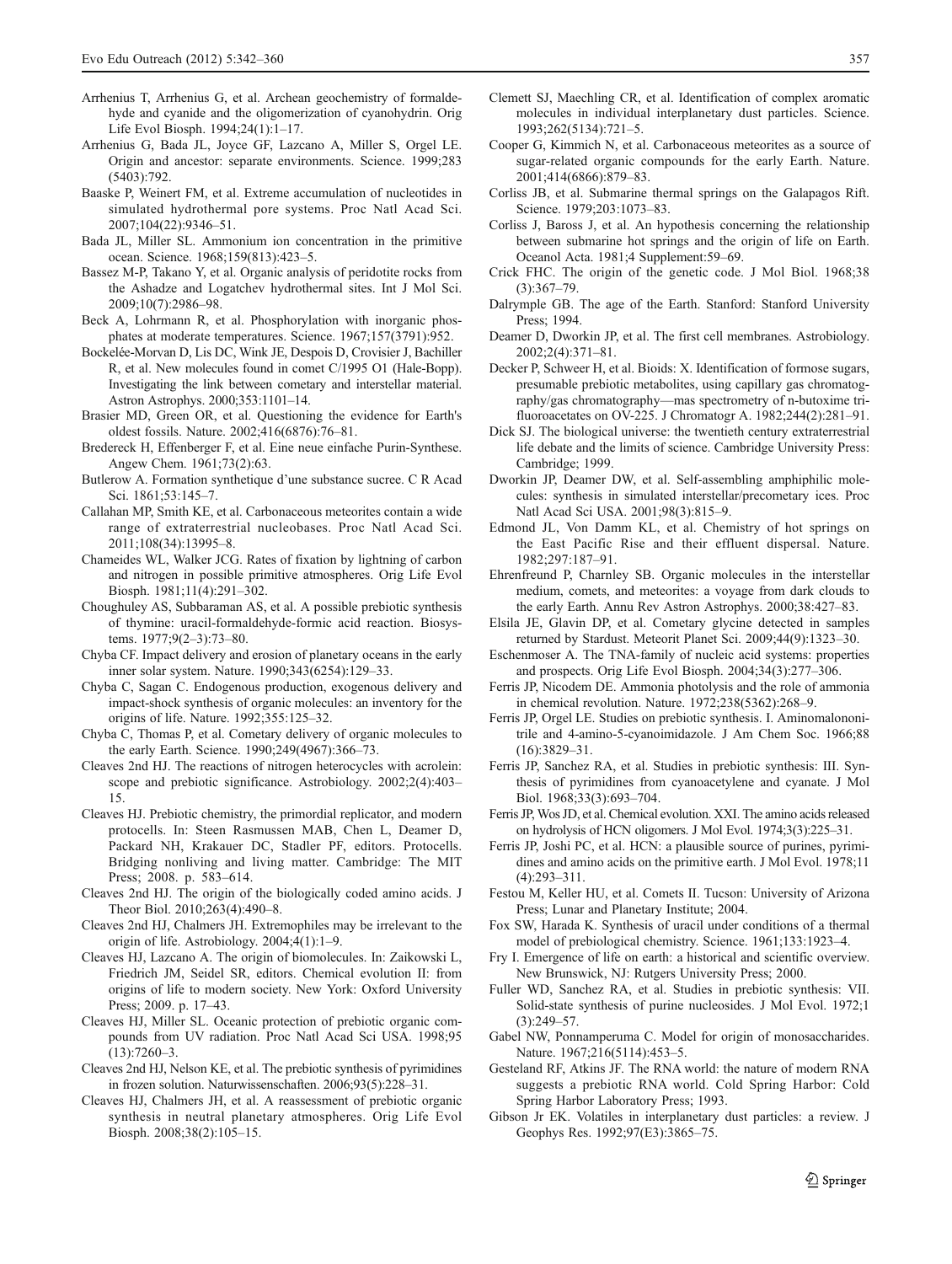- <span id="page-16-0"></span>Gibson DG, Benders GA, et al. Complete chemical synthesis, assembly, and cloning of a Mycoplasma genitalium genome. Science. 2008;319(5867):1215–20.
- Glavin DP, Dworkin JP. Enrichment of the amino acid L-isovaline by aqueous alteration on CI and CM meteorite parent bodies. Proc Natl Acad Sci USA. 2009;106(14):5487–92.
- Gupta RS. The natural evolutionary relationships among prokaryotes. Crit Rev Microbiol. 2000;26(2):111–31.

Haldane JBS. The origin of life. Rationalist Annual. 1929;148:3–10.

- Hanczyc MM. The early history of protocells: the search for the recipe of life. In: Steen Rasmussen MAB, Chen L, Deamer D, Packard NH, Krakauer DC, Stadler PF, editors. Protocells: bridging nonliving and living matter. Boston: MIT Press; 2008.
- Hargreaves WR, Mulvihill SJ, et al. Synthesis of phospholipids and membranes in prebiotic conditions. Nature. 1977;266(5597):78– 80.
- Hatzes APC, William D, Endl M, McArthur B, Paulson DB, Walker GAH, et al. A planetary companion to  $\gamma$  Cephei A. Astrophys J. 2003;599(2):1383–94.
- Hazen RM, Papineau D, et al. Mineral evolution. Am Mineral. 2008;93 (11–12):1693–720.
- Holland HD. Model for the evolution of the earth's atmosphere. In: Engel AE, James HL, Leonard BF, editors. Petrologic studies: a volume in honor of A.F. Buddington. New York: The Geological Society of America; 1962.
- Holm NG, Andersson E. Hydrothermal systems. In: Brack A, editor. The molecular origins of life: assembling the pieces of the puzzle. Cambridge: Cambridge University Press; 1998.
- Huber C, Wachtershauser G. Peptides by activation of amino acids with CO on (Ni, Fe)S surfaces: implications for the origin of life. Science. 1998;281(5377):670-2.
- Ingar A-A, Luke RWA, et al. Synthesis of cytidine ribonucleotides by stepwise assembly of the heterocycle on a sugar phosphate. ChemBioChem. 2003;4(6):504–7.
- Joyce GF, Schwartz AW, et al. The case for an ancestral genetic system involving simple analogues of the nucleotides. Proc Natl Acad Sci USA. 1987;84(13):4398–402.
- Kasting JF, Siefert JL. Life and the evolution of Earth's atmosphere. Science. 2002;296(5570):1066-8.
- Keefe AD, Miller SL. Are polyphosphates or phosphate esters prebiotic reagents? J Mol Evol. 1995;41(6):693–702.
- Keefe AD, Newton GL, et al. A possible prebiotic synthesis of pantetheine, a precursor to coenzyme A. Nature. 1995;373 (6516):683–5.
- Kempe S, Degens ET. An early soda ocean? Chem Geol. 1985;53(1– 2):95–108.
- Khare BN, Sagan C, et al. Amino acids derived from Titan tholins. Icarus. 1986;68(1):176–84.
- Kuhn WR, Atreya SK. Ammonia photolysis and the greenhouse effect in the primordial atmosphere of the earth. Icarus. 1979;37(1):207– 13.
- Lahav N, Chang S. The possible role of solid surface area in condensation reactions during chemical evolution: reevaluation. J Mol Evol. 1976;8(4):357–80.
- Larralde R, Robertson MP, et al. Rates of decomposition of ribose and other sugars: implications for chemical evolution. Proc Natl Acad Sci USA. 1995;92(18):8158–60.
- Laughlin G. A dance of extrasolar planets. Science. 2010;330  $(6000):47-8.$
- Lauretta DS, McSween HY. Meteorites and the early solar system II. Tucson, University of Arizona Press; In collaboration with Lunar and Planetary Institute; 2006.
- Lazcano A, Bada JL. The 1953 Stanley L. Miller experiment: fifty years of prebiotic organic chemistry. Orig Life Evol Biosph. 2003;33(3):235–42.
- Lazcano A, Miller SL. How long did it take for life to begin and evolve to cyanobacteria? J Mol Evol. 1994;39(6):546–54.
- Levy M, Miller SL. The stability of the RNA bases: implications for the origin of life. Proc Natl Acad Sci USA. 1998;95(14):7933–8.
- Levy M, Miller SL, Oró J. Production of guanine from NH4CN polymerizations. J Mol Evol. 1999;49(2):165–8.
- Levy M, Miller SL, et al. Prebiotic synthesis of adenine and amino acids under Europa-like conditions. Icarus. 2000;145(2):609–13.
- Lincoln TA, Joyce GF. Self-sustained replication of an RNA enzyme. Science. 2009;323(5918):1229–32.
- Löb W. Über das Verhalten des Formamids unter der Wirkung der stillen Entlandung. Ein Beitrag zur Frage der Stickstoff-Assimilation. Ber Dtsch Chem Ges. 1913;46:684–97.
- Lodders K. Atmospheric chemistry of the gas giant planets. Geochem News 2010;142.
- Lohrmann R, Orgel LE. Prebiotic synthesis: phosphorylation in aqueous solution. Science. 1968;161(836):64–6.
- Lohrmann R, Orgel LE. Urea-inorganic phosphate mixtures as prebiotic phosphorylating agents. Science. 1971;171(970):490–4.
- Love SG, Brownlee DE. A direct measurement of the terrestrial mass accretion rate of cosmic dust. Science. 1993;262(5133):550–3.
- Maden BEH. No soup for starters? Autotrophy and the origins of metabolism. Trends Biochem Sci. 1995;20(9):337–41.
- Manga M, Wang CY. Pressurized oceans and the eruption of liquid water on Europa and Enceladus. Geophys Res Lett. 2007;34(7): L07202.
- Marshall-Bowman K, Ohara S, et al. Catalytic peptide hydrolysis by mineral surface: implications for prebiotic chemistry. Geochim Cosmochim Acta. 2010;74(20):5852–61.
- Martin W, Baross J, et al. Hydrothermal vents and the origin of life. Nat Rev Microbiol. 2008;6(11):805–14.
- Martins Z, Alexander CMO, et al. Indigenous amino acids in primitive CR meteorites. Meteorit Planet Sci. 2007;42(12):2125–36.
- Matsumoto T, Yamamoto H, et al. Selective formation of triose from formaldehyde catalyzed by thiazolium salt. J Am Chem Soc. 1984;106(17):4829–32.
- Maurette M. Micrometeorites on the early Earth. In: Brack A, editor. The molecular origins of life: assembling pieces of the puzzle. Cambridge: Cambridge University Press; 1998.
- McCollom TM, Ritter G, et al. Lipid synthesis under hydrothermal conditions by Fischer–Tropsch-type reactions. Orig Life Evol Biosph. 1999;29(2):153–66.
- McCollom TM, Lollar BS, et al. The influence of carbon source on abiotic organic synthesis and carbon isotope fractionation under hydrothermal conditions. Geochim Cosmochim Acta. 2010;74 (9):2717–40.
- Meier R, Owen TC, et al. A determination of the HDO/H2O ratio in comet C/1995 O1 (Hale-Bopp). Science. 1998;279(5352):842–4.
- Miller SL. A production of amino acids under possible primitive earth conditions. Science. 1953;117(3046):528–9.
- Miller SL. Production of some organic compounds under possible primitive earth conditions. J Am Chem Soc. 1955;77(9):2351–61.
- Miller SL. The mechanism of synthesis of amino acids by electric discharges. Biochim Biophys Acta. 1957;23(3):480–9.
- Miller SL. The endogenous synthesis of organic compounds. In: Brack A, editor. The molecular origins of life: assembling pieces of the puzzle. Cambridge: Cambridge University Press; 1998.
- Miller SL, Orgel LE. The origins of life on the earth. Englewood Cliffs: Prentice-Hall; 1974.
- Miyakawa S, Cleaves HJ, et al. The cold origin of life: B. Implications based on pyrimidines and purines produced from frozen ammonium cyanide solutions. Orig Life Evol Biosph. 2002a;32(3):209–18.
- Miyakawa S, Cleaves HJ, et al. The cold origin of life: A. Implications based on the hydrolytic stabilities of hydrogen cyanide and formamide. Orig Life Evol Biosph. 2002b;32(3):195–208.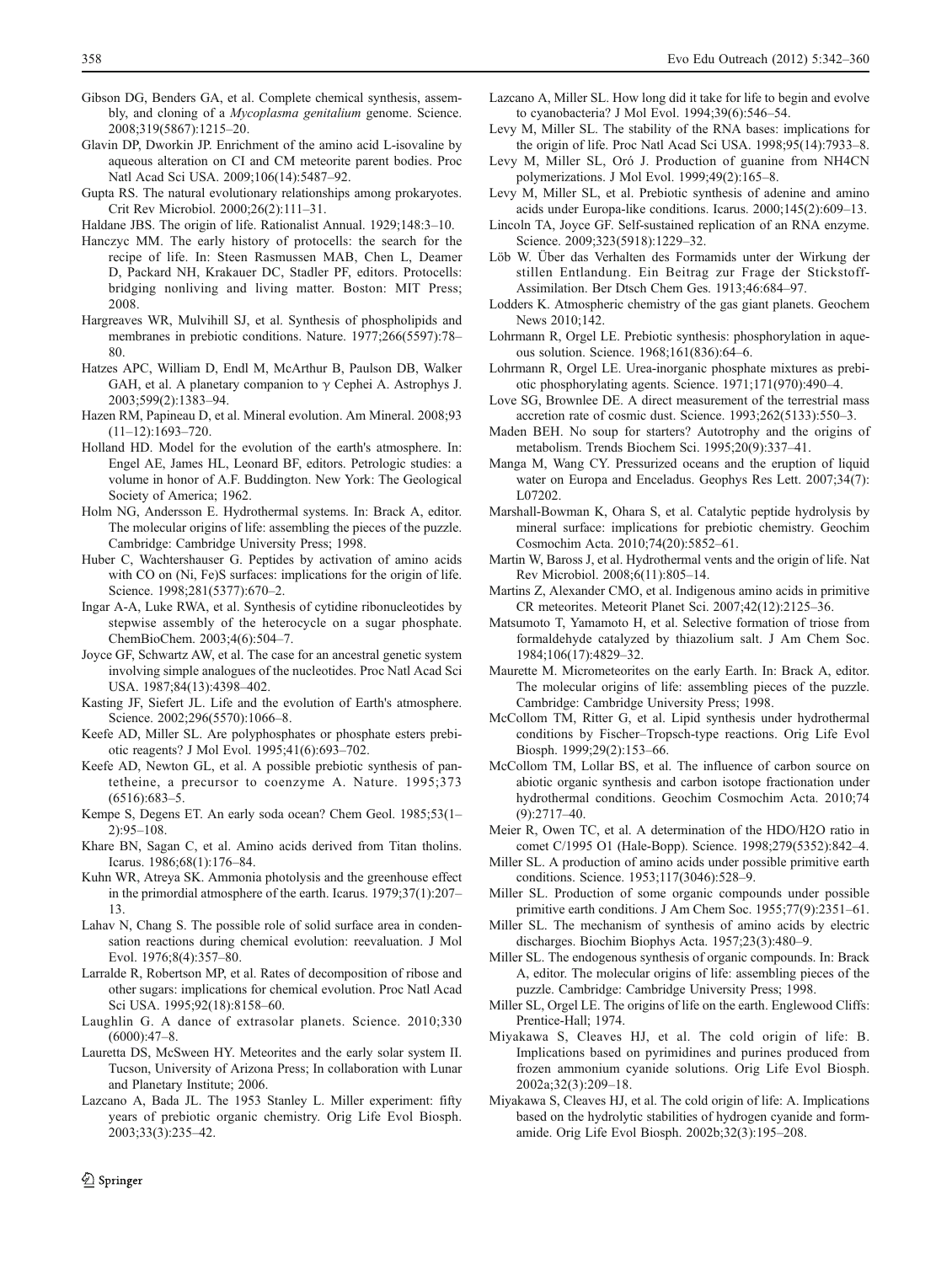- <span id="page-17-0"></span>Mojzsis SJ, Arrhenius G, et al. Evidence for life on Earth before 3,800 million years ago. Nature. 1996;384(6604):55–9.
- Montmerle T, Augereau J-C, et al. 3. Solar system formation and early evolution: the first 100 million years. Earth Moon Planet. 2006;98  $(1):39-95.$
- Morowitz HJ. Energy flow in biology. Woodbridge: Ox Bow Press; 1979.
- Morse JW, Mackenzie FT. Hadean ocean carbonate geochemistry. Aquat Geochem. 1998;4(3):301–19.
- Mukhin LM, Gerasimov MV, et al. Origin of precursors of organic molecules during evaporation of meteorites and mafic terrestrial rocks. Nature. 1989;340(6228):46–8.
- Nelsestuen GL. Origin of life: consideration of alternatives to proteins and nucleic acids. J Mol Evol. 1980;15(1):59–72.
- Nelson KE, Levy M, et al. Peptide nucleic acids rather than RNA may have been the first genetic molecule. Proc Natl Acad Sci USA. 2000;97(8):3868–71.
- Nielsen PE, Egholm M, et al. Peptide nucleic acid (PNA). A DNA mimic with a peptide backbone. Bioconjug Chem. 1994;5(1):3–7.
- Oparin AI. The origin of life. Moscow: Izd. Moskovshii Rabochii; 1924.
- Orgel LE. Evolution of the genetic apparatus. J Mol Biol. 1968;38 (3):381–93.
- Oró J. Comets and the formation of biochemical compounds on the primitive Earth. Nature. 1961;190(4774):389–90.
- Oró J. Stages and mechanisms of prebiological organic synthesis. In: Fox SW, editor. The origin of prebiological systems and their molecular matrices. New York: Academic Press; 1965.
- Oró J, Kimball AP. Synthesis of purines under possible primitive earth conditions. I. Adenine from hydrogen cyanide. Arch Biochem Biophys. 1961;94:217–27.
- Oró J, Holzer G, et al. The contribution of cometary volatiles to the primitive Earth. Life Sci Space Res. 1980;18:67–82.
- Osterberg R, Orgel LE. Polyphosphate and trimetaphosphate formation under potentially prebiotic conditions. J Mol Evol. 1972;1  $(3):241-8.$
- Ourisson G, Nakatani Y. The terpenoid theory of the origin of cellular life: the evolution of terpenoids to cholesterol. Chem Biol. 1994;1  $(1):11-23$ .
- Pace NR. A molecular view of microbial diversity and the biosphere. Science. 1997;276(5313):734–40.
- Peltzer ET, Bada JL, et al. The chemical conditions on the parent body of the Murchison meteorite: some conclusions based on amino, hydroxy and dicarboxylic acids. Adv Space Res. 1984;4(12):69– 74.
- Pizzarello S, Cronin JR. Non-racemic amino acids in the Murray and Murchison meteorites. Geochim Cosmochim Acta. 2000;64 (2):329–38.
- Pizzarello S, Cooper GW, et al. The nature and distribution of the organic material in carbonaceous chondrites and interplanetary dust particles. In: Lauretta DS, McSween HY, editors. Meteorites and the early solar system II. Tucson, University of Arizona Press; In collaboration with Lunar and Planetary Institute; 2006. p. 625–51.
- Powner MW, Sutherland JD. Potentially prebiotic synthesis of pyrimidine beta-D-ribonucleotides by photoanomerization/hydrolysis of alpha-D-cytidine-2′-phosphate. ChemBioChem. 2008;9  $(15):2386 - 7.$
- Powner MW, Anastasi C, et al. On the prebiotic synthesis of ribonucleotides: photoanomerisation of cytosine nucleosides and nucleotides revisited. ChemBioChem. 2007;8(10):1170–9.
- Powner MW, Sutherland JD, et al. Chemoselective multicomponent one-pot assembly of purine precursors in water. J Am Chem Soc. 2010;132(46):16677–88.
- Prieur BE. Étude de l'activité prébiotique potentielle de l'acide borique. C R Acad Sci—IIC—Chem. 2001;4(8–9):667–70.
- Rabinowitz J, Hampai A. Influence of imidazole and hydrocyanic acid derivatives on the 'possible prebiotic' polyphosphate induced peptide synthesis in aqueous solution. Helv Chim Acta. 1978;61 (5):1842–7.
- Reid C, Orgel LE. Synthesis in sugars in potentially prebiotic conditions. Nature. 1967;216(5114):455.
- Rennó NO, Bos BJ, et al. Possible physical and thermodynamical evidence for liquid water at the Phoenix landing site. J Geophys Res. 2009;114(E1):E00E03.
- Ricardo A, Carrigan MA, et al. Borate minerals stabilize ribose. Science. 2004;303(5655):196.
- Robertson MMS. An efficient prebiotic synthesis of cytosine and uracil. Nature. 1995;375(6534):772–4.
- Robertson MP, Levy M, et al. Prebiotic synthesis of diaminopyrimidine and thiocytosine. J Mol Evol. 1996;43(6):543–50.
- Rubey WW. Geologic history of sea water. Geol Soc Am Bull. 1951;62 (9):1111–48.
- Saladino R, Crestini C, et al. Formamide chemistry and the origin of informational polymers. Chem Biodivers. 2007;4(4):694–720.
- Sanchez RA, Orgel LE. Studies in prebiotic synthesis. V. Synthesis and photoanomerization of pyrimidine nucleosides. J Mol Biol. 1970;47(3):531–43.
- Sanchez R, Ferris J, et al. Conditions for purine synthesis: did prebiotic synthesis occur at low temperatures? Science. 1966a;153(731):72–3.
- Sanchez RA, Ferris JP, et al. Cyanoacetylene in prebiotic synthesis. Science. 1966b;154(750):784–5.
- Sanchez RA, Ferris JP, et al. Studies in prebiotic synthesis. II. Synthesis of purine precursors and amino acids from aqueous hydrogen cyanide. J Mol Biol. 1967;30(2):223–53.
- Sanchez RA, Ferris JP, et al. Studies in prebiotic synthesis. IV. Conversion of 4-aminoimidazole-5-carbonitrile derivatives to purines. J Mol Biol. 1968;38(1):121–8.
- Schlesinger G, Miller SL. Equilibrium and kinetics of glyconitrile formation in aqueous solution. J Am Chem Soc. 1973;9(5):3729.
- Schmitt-Kopplin P, Gabelica Z, et al. High molecular diversity of extraterrestrial organic matter in Murchison meteorite revealed 40 years after its fall. Proc Natl Acad Sci USA. 2010;107 (7):2763–8.
- Schopf JW. Microfossils of the Early Archean Apex chert: new evidence of the antiquity of life. Science. 1993;260(5108):640–6.
- Schwartz AW. Specific phosphorylation of the 2[prime or minute]- and 3[prime or minute]-positions in ribonucleosides. J Chem Soc D Chem Commun. 1969;23:1393a.
- Schwartz AW, Chittenden GJ. Synthesis of uracil and thymine under simulated prebiotic conditions. Biosystems. 1977;9(2–3):87–92.
- Schwartz AW, Degraaf RM. The prebiotic synthesis of carbohydrates —a reassessment. J Mol Evol. 1993;36(2):101–6.
- Schwartz AW, Goverde M. Acceleration of HCN oligomerization by formaldehyde and related compounds: implications for prebiotic syntheses. J Mol Evol. 1982;18(5):351–3.
- Shapiro R. The improbability of prebiotic nucleic acid synthesis. Orig Life. 1984;14(1–4):565–70.
- Sowerby SJ, Mörth C-M, et al. Effect of temperature on the adsorption of adenine. Astrobiology. 2001;1(4):481–7.
- Stoks PG, Schwartz AW. Uracil in carbonaceous meteorites. Nature. 1979;282(5740):709–10.
- Stribling R, Miller SL. Energy yields for hydrogen cyanide and formaldehyde syntheses: the HCN and amino acid concentrations in the primitive ocean. Orig Life Evol Biosph. 1987;17(3–4):261–73.
- Thomas PJ, Chyba C, et al., editors. Comets and the origin and evolution of life. New York: Springer; 1996.
- Tian F, Toon OB, et al. A Hydrogen-rich early earth atmosphere. Science. 2005;308(5724):1014–7.
- Tohidi M, Orgel LE. Some acyclic analogues of nucleotides and their template-directed reactions. J Mol Evol. 1989;28:367–73.